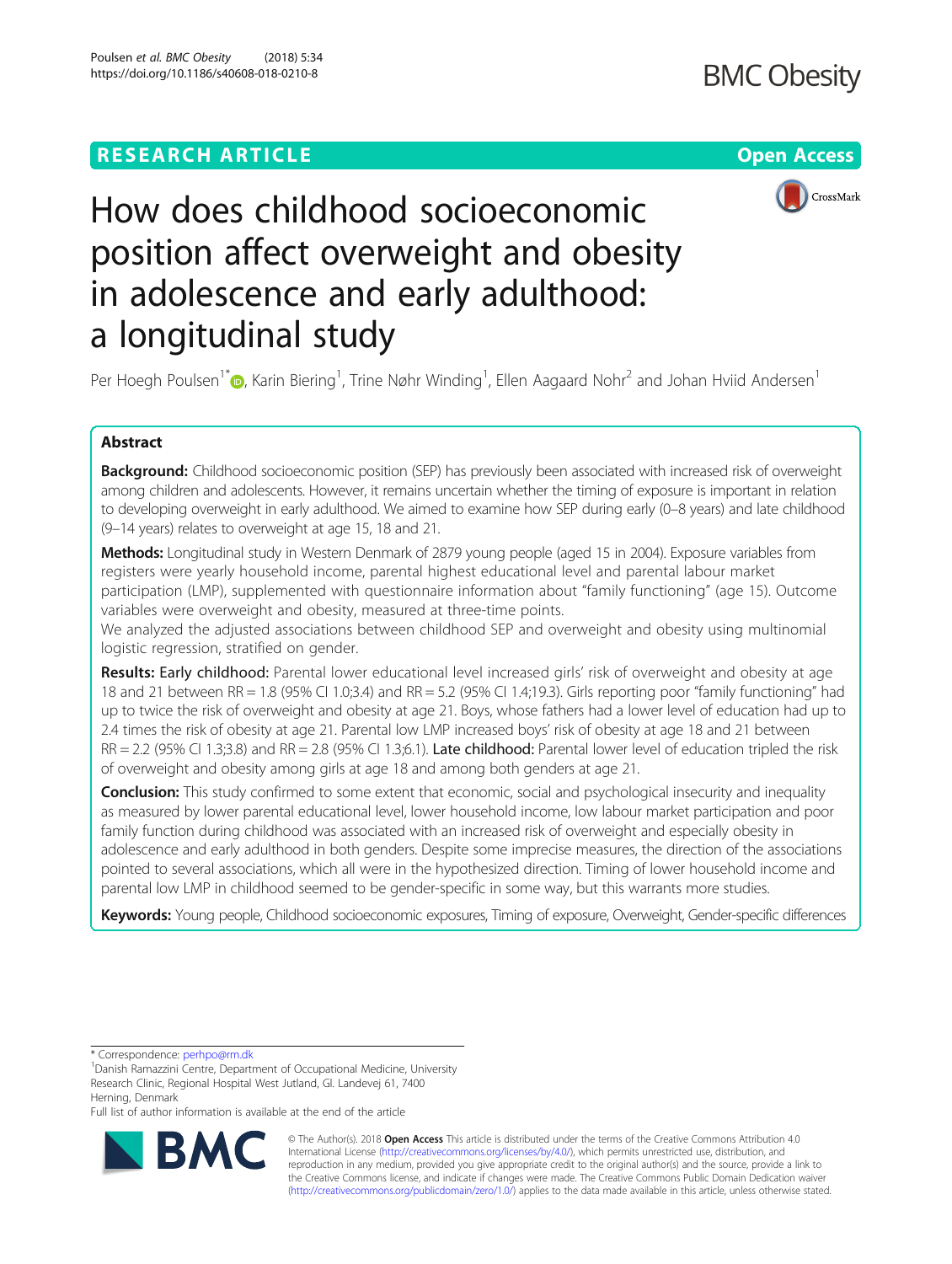## Background

Prevalence of overweight and obesity has increased worldwide over the last decades [\[1](#page-12-0)]. In Denmark, the overall prevalence of overweight and obese children and adolescents appears to be stable or slowly declining [\[2](#page-12-0)]. Recent findings show that 26% of young Danes aged 16–24 are overweight and obese. This percentage has been increasing among both genders since 2010, with the highest prevalence among those having primary school as the highest level of education [[3\]](#page-12-0).

Overweight and obesity has traditionally been associated with a thermodynamic explanatory model [\[4](#page-12-0)] combined with genetics, where preventive initiatives primarily have focused on healthy diet, increased physical activity and lifestyle changes, showing modest associations [\[5\]](#page-13-0). In recent years theories about economic, social and psychological insecurity and inequality in relation to obesity has gained ground [\[6,](#page-13-0) [7\]](#page-13-0). The theory which involves social insecurity pursues the hypothesis that obesity could be a healthy active response to an expected future lack of energy [\[8\]](#page-13-0). In higher income countries with easily access to energy-dense food, exposure to economic, social and psychological insecurity and inequality in terms of low socioeconomic position (SEP) may induce excessive weight gain [\[9,](#page-13-0) [10](#page-13-0)].

According to SEP and future physical health, Newton et al. concluded that the inverse relationship between low life-course SEP and obesity was consistent for women, not for men [\[11](#page-13-0)]. These findings were also reported by a recent review, which concluded that perceived financial hardship before the age of 16 and having an unemployed father were associated with a higher Body Mass Index (BMI) in males. Among females, it was primarily low paternal education level which was associated with a higher BMI [\[12\]](#page-13-0). Brisbois et al. found that father's lower employment status as a proxy for childhood SEP appeared to be an early (before the age of 5) marker of obesity among adults in both genders [[13](#page-13-0)].

The health of young people is strongly affected by social factors at a personal, family and societal level. One of the strongest determinants of health is income inequality [[14\]](#page-13-0). In the review by Halliday et al. it was argued that the social factor "family functioning" may be an important risk factor for physical health, hence poor "family functioning" was associated with an increased risk of overweight and obesity among children and adolescents [\[15\]](#page-13-0). Family functioning covers a person's perception on e.g. how crisis may be dealt with in the nearest family, thereby adding an individual perspective to the family level.

Previous research has predominantly focused on early childhood in relation to physical health in later childhood and adolescence. However, research using longitudinal datasets to address and explore the pathways and mechanisms by which low income/SEP exerts its long term effect on physical health are needed [[16](#page-13-0)]. Especially the age-period 18–26 years appears to be critical by having profound and long-lasting implications for young people's future health and well-being [[17\]](#page-13-0). Another sensitive period of development appears to be adolescence thereby indicating that the timing of SEP exposure may be an important issue to address in relation to future health problems [[18\]](#page-13-0).

How does the timing of several socioeconomic exposures at the family level during the entire span of childhood relate to later risk of overweight and obesity? By including both objective and subjective exposure variables in a longitudinal design we aimed to contribute to the scientific knowledge in this field. Our purpose was to explore the association between SEP during early childhood (0–8 year) and late childhood (9–14 year) and overweight and obesity at age 15, 18 and 21 years.

## Methods

## Design and population

The study was a prospective cohort study. Data was collected as part of the West Jutland Cohort Study (VestLiv), which is an ongoing Danish longitudinal study following a complete cohort of young people born in 1989 and residing in the former Ringkoebing County in 2004. The source population comprised 3681 young people. Recruitment of participants took place at the schools within the county where a baseline questionnaire was completed during school hours in 2004 when the participants were approximately 15 years old. Those not at school on the day of collection received the questionnaire by mail. Of the potential 3681 responders, 3054 (83%) participated in this study. All the potential responders in 2004 were re-invited to participate at the latter waves.

The project has so far included waves of questionnaires in 2004 (age 15), 2007 (age 18) and 2010 (age 21) ([http://](http://www.vestliv.dk) [www.vestliv.dk\)](http://www.vestliv.dk), which furthermore have been supplemented with a range of register-based information.

A more thorough information on recruitment and data collection has been presented elsewhere [[19\]](#page-13-0).

Participants were included in this current study if they had responded to the questions about weight and height in one of the three questionnaire rounds. This was obtained for 2879 in 2004, 2308 in 2007 and 1974 in 2010. Attrition and missing data reduced the sample as shown in Fig. [1](#page-2-0).

Data comprised a combination of both questionnaire data and register data. In Denmark, every citizen is provided with a CPR-number (Civil Registration Number) at birth (or upon entry for immigrants), which allowed the researchers to link the CPR number of each child to parental information from registers [\[20](#page-13-0)].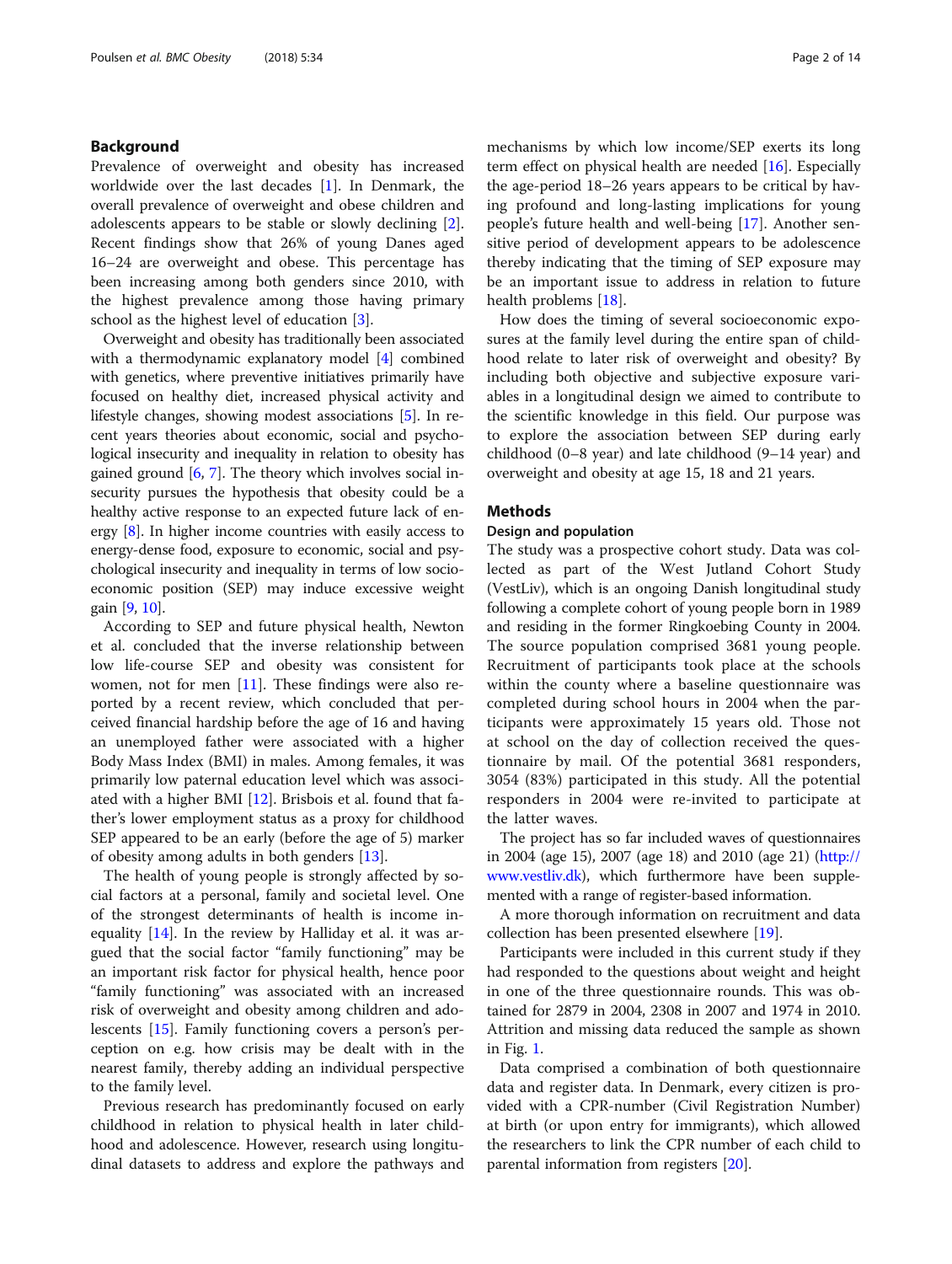<span id="page-2-0"></span>

## Definition of outcome

The outcome measure was overweight and obesity, defined by Body Mass Index (BMI), which was calculated from self-reported weight and height (weight/height<sup>2</sup>) collected at all three questionnaire rounds (age 15, 18 and 21).

At 18 and 21 years of age, participants were categorized as "normal weight" (BMI ≤24.99), "overweight" (BMI 25 to 27.49) or "obese" (BMI ≥27.50), due to additional cut-off points from the Global Database on Body Mass Index [[21](#page-13-0)]. Because there were very few 15 year old obese in this cohort, participants were at this age dichotomized into "normal weight"  $\left( < 23.29 \text{ kg/m}^2 \right)$  for boys and  $<$  23.94 kg/m<sup>2</sup> for girls), and "overweight" (BMI ≥23.29 kg/m<sup>2</sup> for boys and BMI ≥23.94 kg/m<sup>2</sup> for girls) using thresholds for 15 year old girls and boys [\[22\]](#page-13-0).

## Definition of exposures

Childhood SEP was defined by yearly household income, parental highest educational level, parental labour market participation (LMP) and "family functioning" to uncover aspects of both economic and social inequality at the family level. Two age-intervals in childhood was applied; early childhood (0–8 year) and late childhood (9–14 year).

Information on yearly household income was from the Danish register on personal income and transfer payments [[23](#page-13-0)] and parental highest educational level was derived from different educational registers [[24](#page-13-0)]. Parental LMP was derived from the DREAM register [\[25\]](#page-13-0), which provides information on social benefits and information on payments related to e.g. unemployment benefits and sickness absence compensation on a weekly basis [[25](#page-13-0)].

Yearly household income was a continuous variable collected each year from 1989 (birth of child) and onwards until 2003 (age 14). The variable consisted of information on all residents above 18 years in the household living together with the child. Information about household income had to be available for at least five years in an age-interval in childhood to calculate a mean value. Household income was categorized into low, medium or high income according to the 33.3rd and 66.6th percentile.

Information about parental highest educational level was included for each parent from the year 1989 and year 2003 and was divided into three categories: < 10, 10–13, > 13 years of education. If information on highest educational level was missing for year 2003, information was used from previous years (last observation carried forward).

Parental LMP was defined according to the degree of receiving social benefits within each year from 1991 to 2003. When we defined this variable, we omitted payments due to receiving maternity leave benefits or state educational grants. Information about LMP had to be available for at least four years in an age-interval in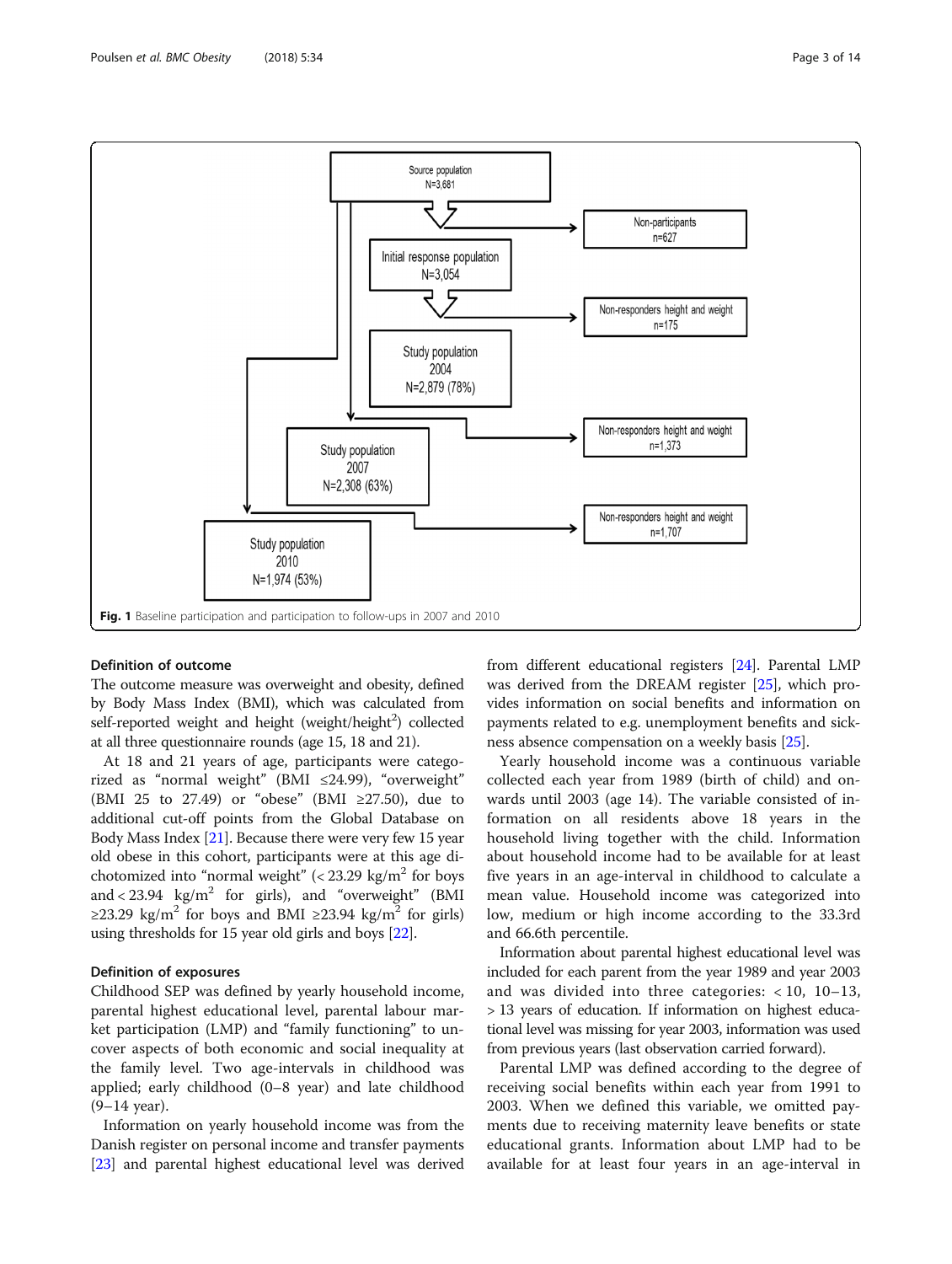childhood to calculate a mean LMP score [[26\]](#page-13-0). LMP was a continuous variable in the range from 0 to 100 and calculated as a yearly mean LMP score for each parent in each age-interval and dichotomized into "high LMP" and "low LMP" at a cut off value of  $\geq 0.80$  indicating high LMP [[27\]](#page-13-0).

Information about "family functioning" was obtained from the initial questionnaire and is a categorical variable with 12 items based on the General functioning subscale of the McMaster Family Assessment Device (FAD), developed by Epstein et al. This variable assesses the overall health/pathology of the family. We calculated a mean value for the 12 items and dichotomized the variable at the 75th percentile of the mean value indicat-ing poor "family functioning" at ≥2.08 [\[28](#page-13-0)].

## Additional variables

High birth-weight and parental marital status have previously been associated with an increased risk of later overweight and obesity [[29](#page-13-0)–[32](#page-13-0)].

Birth-weight was obtained from the Danish Medical Birth Register; a national register which contains information about all births in hospital and home births [\[33](#page-13-0)]. We applied the variable split home as a dichotomous variable with yearly information obtained from the CPR register on whether the child lived together with both parents or not. In this study, split home in 1989 (at birth) and split home in 2003 (age 14) was applied for early and late childhood, in that order.

## Statistical methods

Multinomial logistic regression models were used to calculate the associations between the exposure variables during early or late childhood and overweight and obesity at age 18 and 21. Results are presented with unadjusted and adjusted relative risks (ARR). The adjusted results are shown with 95% confidence interval (95% CI). At age 15, we applied logistic regression models to calculate the associations between the exposure variables and overweight. Correlation analyses were carried out for all the exposure variables by Spearman's rank correlation coefficient. The correlations between mean yearly household income in early and late childhood and between parental highest educational level in early and late childhood was very high. The correlation between mean yearly household income and mean LMP of the father showed a Spearman's rho = 0.3631. The correlation coefficient between mean LMP of the mother and mother's highest educational level in 1989 was rho = 0.2925 (Additional file [1:](#page-12-0) Table S1). Since the rest of the correlation coefficients were similar or lower, all analyses were mutually adjusted for all other exposure variables and birth weight as a continuous variable. Furthermore, the variable split home 1989 was applied to early childhood adjustments, whereas the variable split home 2003 was applied to late childhood adjustments. Moreover, when examining the associations between mean yearly household income in late childhood and overweight and obesity in adolescence and early adulthood, we also adjusted the associations for the yearly household income exposure in early childhood. When we did the analyses for parental LMP in late childhood and overweight and obesity, we also adjusted the associations for the same exposure variable in early childhood. These adjustments were applied to take the effect of the early childhood exposure into account.

Sub-analyses explored whether non-participants at baseline were significantly different from participants with respect to SEP (tables not shown). Data-analysis was performed by the statistical package Stata, statistical software version 14.2 (Stata Corporation, College Station, Texas, USA).

## **Ethics**

Use of the data is carried out under the same conditions and with the same purpose as when originally collected and based on approval from the Danish Data Protection Agency and their rules of data protection. According to Danish law, approval by the Ethics Committee and written informed consent was not required in questionnaire-based and register-based project.

## Results

Descriptive data of the exposure variables in relation to the outcome at age 18 and 21 are presented for each gender in Table [1](#page-4-0).

A higher proportion of overweight and obesity at age 18 and 21 was observed in both genders if they grew up with lower educated parents or if their mothers had a low LMP during their early childhood. Among boys, a higher proportion of obesity at age 18 and 21 was also observed in low income families or if they had a father with low LMP during their early childhood.

A higher proportion of overweight and obesity at age 18 and 21 was likewise observed in both genders, if they grew up with lower educated parents during their late childhood. A higher proportion of obesity was observed among both genders at age 21 in lower income families during their late childhood. Furthermore, among girls, a higher proportion of overweight and obesity at age 18 and 21 was observed if their parent's had low LMP or the girls reported poor "family functioning" during their later childhood.

15-year-old girls had increased risk of overweight, if they reported poor "family functioning";  $OR = 1.7$ ,  $95\%$ CI 1.1;2.7 (table not shown).

15-year-old boys had an increased risk of overweight, if their fathers had a low LMP or the boys came from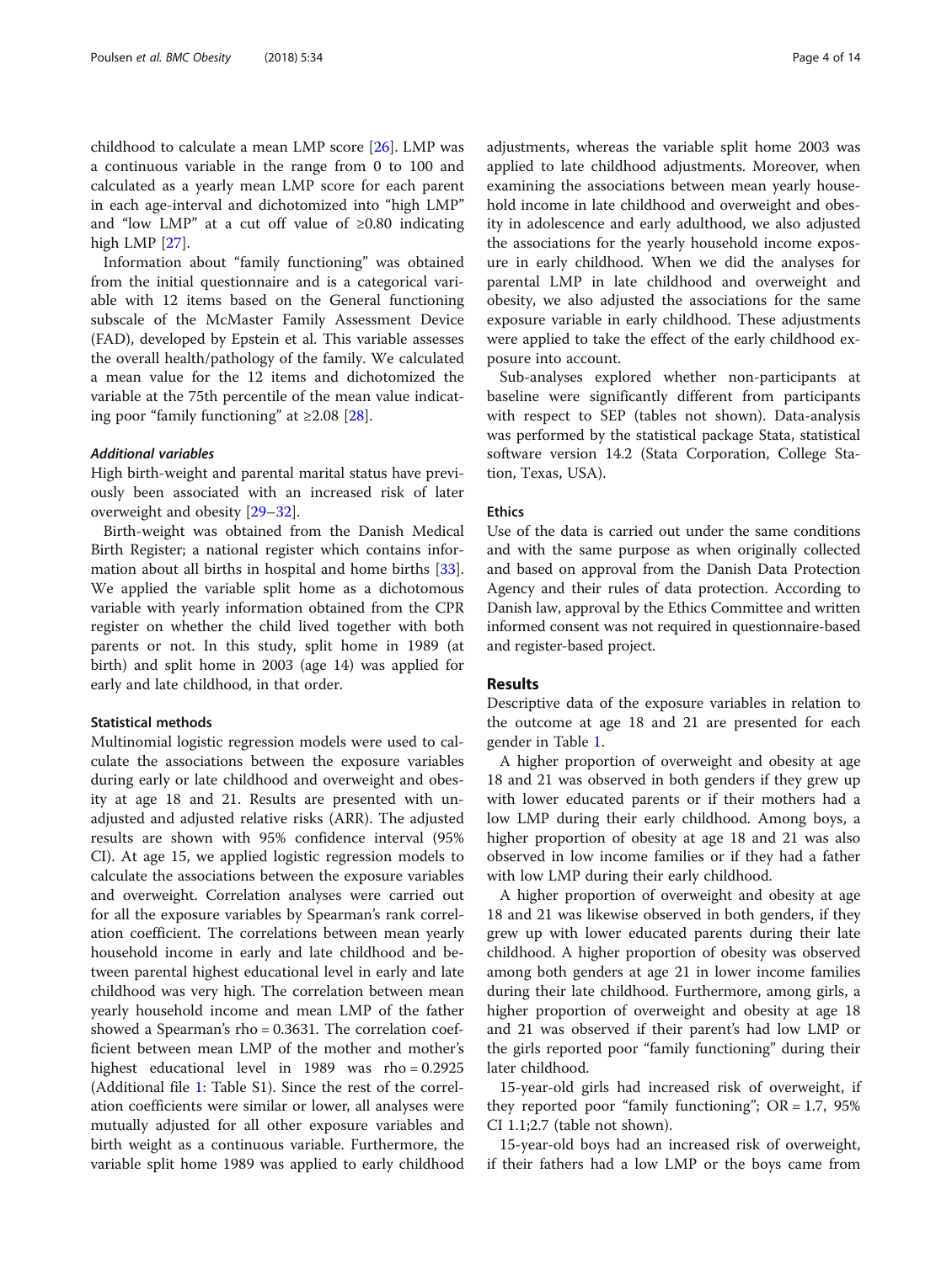| Ì<br>3<br>$\overline{\phantom{a}}$<br>Ó                  |
|----------------------------------------------------------|
| j<br>l<br>II                                             |
| j                                                        |
| Į                                                        |
| ١<br>ł<br>5<br>ł<br>í<br>ł                               |
|                                                          |
| J<br>j<br>j<br>$\overline{ }$<br>j<br>Ì<br>ŧ<br>ಕ        |
|                                                          |
| j<br>i<br>i<br>į<br>$\vec{c}$<br>١                       |
| ă<br>ļ<br>i<br>֖֦֧֦֧֦֧֚֚֚֚֚֚֚֚֚֚֚֚֚֚֚֚֡֡֡֡֡֡֡֡֬֡֡֡֬<br>I |
| I<br>į<br>$\frac{1}{2}$<br>$\mathcal{L}$<br>Č<br>j       |
| Č<br>$\frac{1}{2}$<br>ï                                  |
| j                                                        |
| j<br>5<br>$\overline{ }$<br>ë<br>j<br>١                  |
| rmal<br>$\frac{1}{2}$<br>I<br>$\frac{1}{2}$<br>Ś         |
| $\frac{1}{2}$                                            |
| j<br>١<br>J<br>Ĵ<br>j                                    |
| ļ                                                        |
| 3<br>i<br>I<br>;<br>l<br>í<br>IE/I<br>5<br>ξ             |
| .<br>په<br>j<br>1<br>Ï<br>١<br>i<br>j<br>l<br>1          |
| $\overline{)}$                                           |
| ١<br>ł<br>Ì                                              |
| i<br>ć<br>∖                                              |
| r                                                        |
| Table                                                    |

<span id="page-4-0"></span>

| Table 1 Distribution of exposure variables in relation to normal weight, overweight and obesity at age 18 and 21 (N = 2308) |                |          |            |                   |                   |          |            |          |                       |          |            |         |                 |               |            |         |
|-----------------------------------------------------------------------------------------------------------------------------|----------------|----------|------------|-------------------|-------------------|----------|------------|----------|-----------------------|----------|------------|---------|-----------------|---------------|------------|---------|
| Variables                                                                                                                   | Girls          |          |            |                   |                   |          |            |          | Boys                  |          |            |         |                 |               |            |         |
|                                                                                                                             | $\frac{8}{10}$ |          |            |                   | $\overline{\sim}$ |          |            |          | $\overset{\infty}{=}$ |          |            |         | $\overline{21}$ |               |            |         |
|                                                                                                                             |                | Normal   | Overweight | Obesity           |                   | Normal   | Overweight | Obesity  |                       | Normal   | Overweight | Obesity |                 | Normal        | Overweight | Obesity |
| Early childhood                                                                                                             | $\subset$      | n (%)    | n (%)      | n (%)             | $\subset$         | n (%)    | n (%)      | n (%)    | $\subset$             | n (%)    | n (%)      | n (%)   | $\subset$       | n (%)         | n (%)      | n (%)   |
| Income <sup>a</sup>                                                                                                         | 1200           |          |            |                   | 1060              |          |            |          | 1030                  |          |            |         | 861             |               |            |         |
| High                                                                                                                        |                | 392 (88) | $30~(7)$   | 22(5)             |                   | 291 (78) | 41 (11)    | 40 (11)  |                       | 319 (82) | 42 (11)    | $27(7)$ |                 | 241 (74)      | $57(17)$   | 30 (9)  |
| Medium                                                                                                                      |                | 354 (83) | 42 (10)    | 29(7)             |                   | 274 (72) | 46 (12)    | 61 (16)  |                       | 310 (83) | 33(9)      | 29(8)   |                 | 224 (72)      | 47 (15)    | 42 (13) |
| $\overline{\mathsf{Low}}$                                                                                                   |                | 284 (86) | 29(9)      | $18(5)$           |                   | 227 (74) | 33 (11)    | 47 (15)  |                       | 209 (77) | 29(11)     | 32 (12) |                 | 156 (71)      | 30 (14)    | 34 (15) |
| LMP <sup>b</sup> (mother)                                                                                                   | 1239           |          |            |                   | 1085              |          |            |          | 1066                  |          |            |         | 883             |               |            |         |
| High score                                                                                                                  |                | 756 (88) | 61 $(7)$   | 47(5)             |                   | 590 (78) | 71 (9)     | 99 (13)  |                       | 637 (82) | 77 (10)    | 58(8)   |                 | 490 (77)      | 86 (13)    | 62 (10) |
| Low score                                                                                                                   |                | 312 (83) | 40 (11)    | 23(6)             |                   | 228 (70) | 48 (15)    | 49 (15)  |                       | 231 (78) | 32(11)     | 31(11)  |                 | 152 (62)      | 48 (20)    | 45 (18) |
| LMP <sup>b</sup> (father)                                                                                                   | 1228           |          |            |                   | 1074              |          |            |          | 1062                  |          |            |         | 881             |               |            |         |
| High score                                                                                                                  |                | 928 (86) | 85 (8)     | 63(6)             |                   | 715 (75) | 105(11)    | 130 (14) |                       | 778 (82) | 93 (10)    | 73 (8)  |                 | 576 (73)      | 124(15)    | 93 (12) |
| Low score                                                                                                                   |                | 131 (86) | 15 (10)    | 6(4)              |                   | 94 (76)  | 14(11)     | 16(13)   |                       | 87 (74)  | 15(13)     | 16(13)  |                 | 64 (73)       | 10(11)     | 14 (16) |
| Highest educational level<br>(mother) 1989                                                                                  | 1165           |          |            |                   | 1034              |          |            |          | 1001                  |          |            |         | 841             |               |            |         |
| 1 (513 yr)                                                                                                                  |                | 242 (90) | 17(6)      | 10(4)             |                   | 197 (83) | 17(7)      | 23 (10)  |                       | 228 (86) | 22(8)      | 17(6)   |                 | 191 (80)      | 27(11)     | 21(9)   |
| $2(10-13yt)$                                                                                                                |                | 480 (88) | 42 (8)     | 23(4)             |                   | 390 (79) | 47 (9)     | 59 (12)  |                       | 347 (83) | 46(11)     | 27(6)   |                 | 243 (72)      | 62 (18)    | 34 (10) |
| $3 (< 10$ yr)                                                                                                               |                | 279 (79) | 38 (11)    | 34 (10)           |                   | 187 (62) | 52 (17)    | 62 (21)  |                       | 238 (76) | 34(11)     | 42 (13) |                 | 174 (66)      | 43 (16)    | 46 (18) |
| Highest educational level<br>(father) 1989                                                                                  | 1119           |          |            |                   | 984               |          |            |          | 965                   |          |            |         | 801             |               |            |         |
| 1 ( > 13 yr)                                                                                                                |                | 225 (92) | 15(6)      | 4(2)              |                   | 177 (85) | 12(6)      | $(6)$ 61 |                       | 189 (84) | 20(9)      | 15(7)   |                 | 163 (81)      | 25 (12)    | 13(7)   |
| $2(10-13 \text{ yr})$                                                                                                       |                | 493 (84) | 56 (9)     | 39 <sub>(7)</sub> |                   | 375 (73) | 59 (12)    | 78 (15)  |                       | 401 (82) | 49 (10)    | 38(8)   |                 | 274 (71)      | 63 (17)    | 47 (12) |
| $3 (< 10$ yr)                                                                                                               |                | 241 (84) | 25(9)      | $21\,(7)$         |                   | 180 (68) | 41 (16)    | 43 (16)  |                       | 195 (77) | 26 (10)    | 32(13)  |                 | 142 (66)      | 40 (18)    | 34 (16) |
| Late childhood                                                                                                              |                |          |            |                   |                   |          |            |          |                       |          |            |         |                 |               |            |         |
| Income <sup>a</sup>                                                                                                         | 1222           |          |            |                   | 1072              |          |            |          | 1053                  |          |            |         | 876             |               |            |         |
| $\frac{1}{2}$                                                                                                               |                | 408 (88) | 34 (8)     | 20(4)             |                   | 303 (78) | 46 (12)    | 39 (10)  |                       | 325 (83) | 42 (11)    | 26(6)   |                 | 238 (72)      | 60 (18)    | 33 (10) |
| Medium                                                                                                                      |                | 365 (84) | 36 (8)     | $32(8)$           |                   | 293 (75) | 37(10)     | 60 (15)  |                       | 308 (82) | 33(9)      | 34(9)   |                 | 229 (73)      | 48 (15)    | 39 (12) |
| Low                                                                                                                         |                | 277 (85) | 32(10)     | $18(5)$           |                   | 210 (71) | 36 (12)    | 49 (17)  |                       | 225 (79) | 31(11)     | 29 (10) |                 | 170 (74)      | 26 (11)    | 33 (15) |
| LMP <sup>b</sup> (mother)                                                                                                   | 1228           |          |            |                   | 1076              |          |            |          | 1059                  |          |            |         | 879             |               |            |         |
| High score                                                                                                                  |                | 827 (88) | 67(7)      | 47(5)             |                   | 633 (77) | 83 (10)    | 106(13)  |                       | 585 (82) | 84 (10)    | 68(8)   |                 | 511 (73)      | 107(15)    | 83 (12) |
| Low score                                                                                                                   |                | 230 (80) | 34 (12)    | 23(8)             |                   | 177 (69) | 36 (14)    | 42 (17)  |                       | 178 (80) | 23 (10)    | 21(10)  |                 | $(72)$<br>129 | 25 (14)    | 24 (14) |
| LMP <sup>b</sup> (father)                                                                                                   | 1213           |          |            |                   | 1057              |          |            |          | 1049                  |          |            |         | 868             |               |            |         |
| High score                                                                                                                  |                | 921 (87) | $87\ (8)$  | 56(5)             |                   | 718 (76) | 100(11)    | 119(13)  |                       | 777 (82) | 99 (10)    | 75 (8)  |                 | 564 (71)      | 130 (17)   | 95 (12) |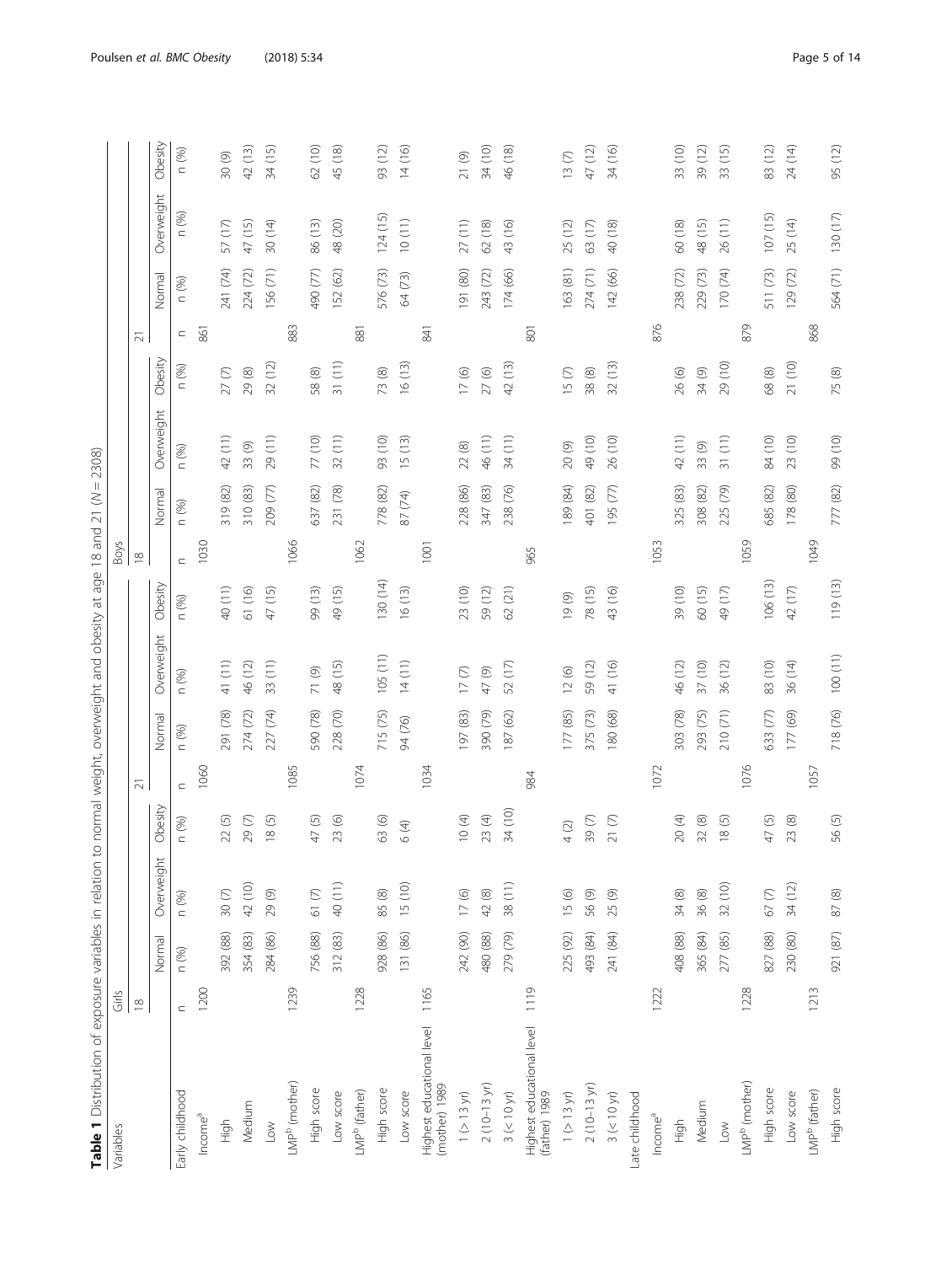| i<br>j<br>5<br>١                                                                                                    |
|---------------------------------------------------------------------------------------------------------------------|
| Ì<br>Í<br>ί                                                                                                         |
| ï<br>j<br>I<br>II                                                                                                   |
| Z                                                                                                                   |
| Į<br>Ó                                                                                                              |
| j<br>٩<br>۶<br>l                                                                                                    |
| j<br>j<br>$\overline{a}$<br>֦֧֧֧֦֧֦֧֦֦֪֦֧֦֧֦֪֪֦֝֟֟֟֟֓֕֝֟֟֓֕֓֕֓֕֓֕֓֕֓֕֓֝֓֟֓֟֓֟֓֟֓֟֓֟֓֟֓֟֓֟֓֟֓֟֓֟֓֟֓֟֓֟֟֓֟֟֟֓֟֟֟<br>ž |
| ١                                                                                                                   |
| ١<br>ā                                                                                                              |
| Ì<br>١<br>Ì<br>l<br>ï<br>į<br>$\geq$                                                                                |
| i<br>Č<br>١<br>l<br>ś<br>:                                                                                          |
| j<br>$\frac{1}{2}$<br>ī<br>į<br>i<br>ļ                                                                              |
| $\overline{\phantom{a}}$                                                                                            |
| i<br>i<br>ī<br>i<br>l<br>֖֖֖֖֖֪֪ׅ֪֪֪ׅ֖֪֪֪֪֦֪֪֪֪֦֪֪֪֛֚֚֚֚֚֚֚֚֚֚֚֚֚֚֚֬֝֝֝֝֝<br>I                                      |
| $\epsilon$<br>í                                                                                                     |
| ł<br>١<br>i.<br>ļ<br>5                                                                                              |
| 1<br>⊆<br>١<br>۱<br>᠈                                                                                               |
| i<br>۱<br>i<br>$\overline{a}$<br>i<br>ļ                                                                             |
| ١<br>Ò<br>í                                                                                                         |
| i<br>$\mathfrak{a}$<br>١                                                                                            |
| d<br>$\frac{1}{2}$                                                                                                  |

| Table 1 Distribution of exposure variables in relation to                                                                                                                                       |                         |          |                 |                   |              |          | normal weight, overweight and obesity at age 18 and 21 (N = 2308) (Continued) |         |                         |          |            |         |                   |          |            |         |
|-------------------------------------------------------------------------------------------------------------------------------------------------------------------------------------------------|-------------------------|----------|-----------------|-------------------|--------------|----------|-------------------------------------------------------------------------------|---------|-------------------------|----------|------------|---------|-------------------|----------|------------|---------|
| Variables                                                                                                                                                                                       | Girls                   |          |                 |                   |              |          |                                                                               |         | <b>Boys</b>             |          |            |         |                   |          |            |         |
|                                                                                                                                                                                                 | $\frac{\infty}{\infty}$ |          |                 |                   | $\bar{\sim}$ |          |                                                                               |         | $\frac{\infty}{\infty}$ |          |            |         | $\overline{\sim}$ |          |            |         |
|                                                                                                                                                                                                 |                         | Normal   | Overweight      | Obesity           |              | Normal   | Overweight                                                                    | Obesity |                         | Normal   | Overweight | Obesity |                   | Normal   | Overweight | Obesity |
| Low score                                                                                                                                                                                       |                         |          | $126(84)$ 13(9) | 10(7)             |              | 80 (67)  | 18(15)                                                                        | 22 (18) |                         | 77 (79)  | (6)        | 12(12)  |                   | 66 (83)  | 3(4)       | 10(13)  |
| Highest educational level 1225<br>(mother) 2003                                                                                                                                                 |                         |          |                 |                   | 1076         |          |                                                                               |         | 1048                    |          |            |         | 876               |          |            |         |
| $1 ( > 13 \text{ yr})$                                                                                                                                                                          |                         | 338 (91) | 22(6)           | 13(3)             |              | 269 (84) | 24 <sub>(7)</sub>                                                             | 29(9)   |                         | 296 (84) | 32(9)      | 24(7)   |                   | 241 (79) | 38 (12)    | 27(9)   |
| $2(10-13 \text{ yr})$                                                                                                                                                                           |                         | 494 (87) | 48 (8)          | 28(5)             |              | 392 (76) | 55 (11)                                                                       | 70 (13) |                         | 378 (82) | 53 (12)    | 29(6)   |                   | 258 (71) | 64 (17)    | 43 (12) |
| $3 (< 10$ yr)                                                                                                                                                                                   |                         | 224 (79) | 30(11)          | 28 (10)           |              | 152 (64) | 39 (17)                                                                       | 46 (19) |                         | 181 (77) | 21(9)      | 34 (14) |                   | 139 (68) | 32 (16)    | 34 (16) |
| Highest educational level 1171<br>(father) 2003                                                                                                                                                 |                         |          |                 |                   | 1026         |          |                                                                               |         | 1025                    |          |            |         | 847               |          |            |         |
| $1 ( > 13 \text{ yr})$                                                                                                                                                                          |                         | 276 (92) | 19(6)           | 5(2)              |              | 215 (85) | 16(6)                                                                         | 23(9)   |                         | 224 (83) | 26 (10)    | 20(7)   |                   | 194(81)  | 31(13)     | 15 (6)  |
| $2(10-13 \text{ yr})$                                                                                                                                                                           |                         | 496 (84) | 54 (9)          | 41 <sub>(7)</sub> |              | 384 (74) | 58 (11)                                                                       | 77 (15) |                         | 418 (83) | 52 (10)    | 37(7)   |                   | 284 (72) | 62 (16)    | 50 (12) |
| $3 (< 10$ yr)                                                                                                                                                                                   |                         | 235 (84) | 24 (9)          | 21(7)             |              | 172 (68) | 40 (16)                                                                       | 41 (16) |                         | 195 (78) | 24 (10)    | 29 (12) |                   | 138 (65) | 39 (19)    | 34 (16) |
| Family functioning <sup>c</sup>                                                                                                                                                                 | 1088                    |          |                 |                   | 967          |          |                                                                               |         | 932                     |          |            |         | 773               |          |            |         |
| Good                                                                                                                                                                                            |                         |          | 728 (87) 63 (8) | 44(5)             |              | 567 (78) | 76 (10)                                                                       | 87 (12) |                         | 573 (81) | 71 (10)    | 63(9)   |                   | 419 (71) | 91 (16)    | 79 (13) |
| Poor                                                                                                                                                                                            |                         | 208 (82) | 29 (12)         | 16(6)             |              | 158 (67) | 30 (12)                                                                       | 49 (21) |                         | 186 (83) | 26 (11)    | 13(6)   |                   | 136 (74) | 29 (16)    | 19(10)  |
| <sup>a</sup> Yearly household income categorized at 33.3rd;66.6th percentile<br>$b$ Labour market participation dichotomized $\geq$ 0.80 (high score)<br>Family functioning, measured at age 15 |                         |          |                 |                   |              |          |                                                                               |         |                         |          |            |         |                   |          |            |         |

Poulsen et al. BMC Obesity (2018) 5:34 Page 6 of 14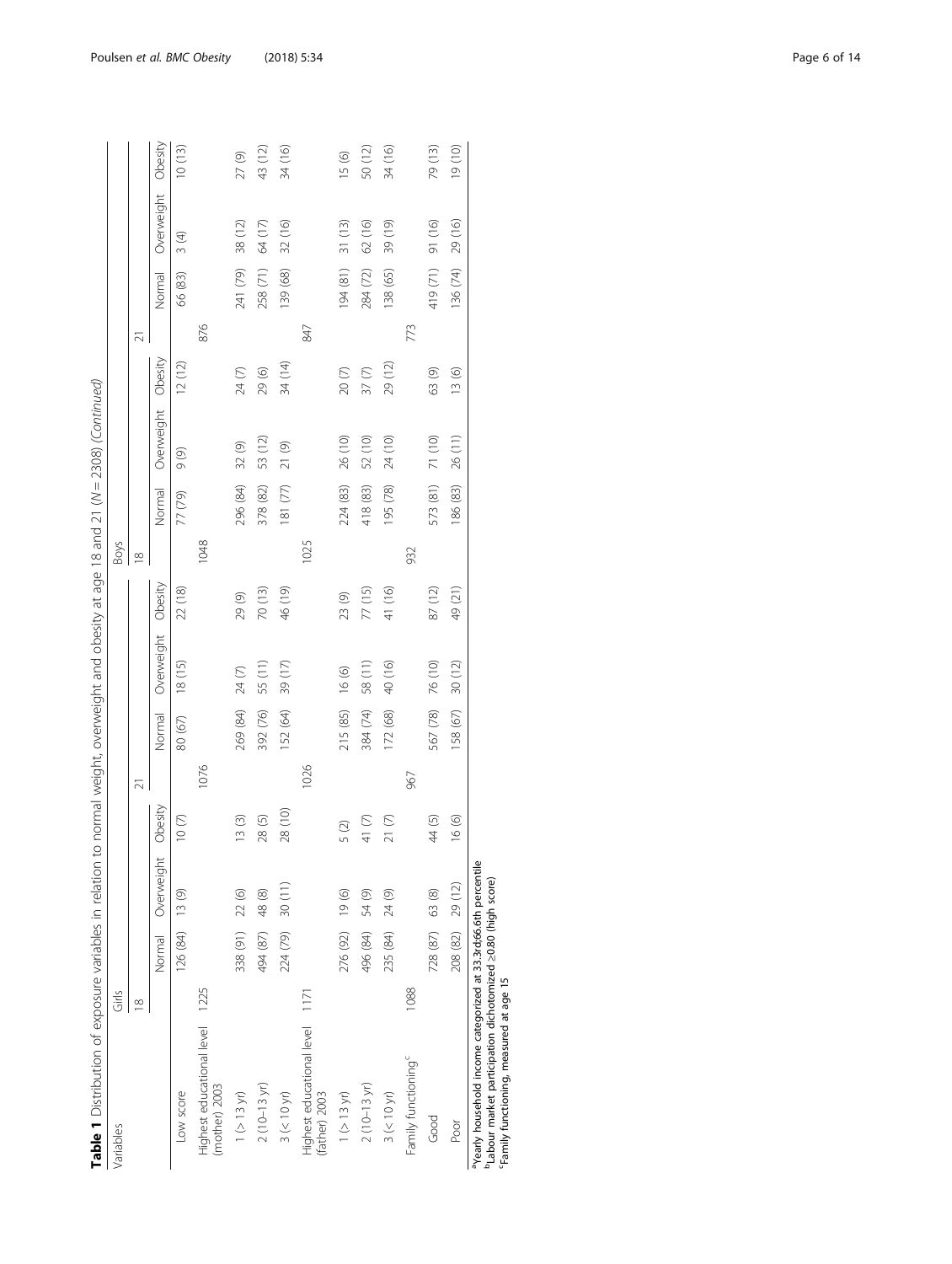families with parents having a low level of education during their early childhood, with estimates ranging from  $OR = 1.6$ , 95% CI 0.9;2.9 to  $OR = 2.2$ , 95% CI 1.2;3.8. Parental low educational level during their late childhood almost doubled boys' risk of overweight at 15 years of age, OR = 1.9, 95% CI 1.1;3.3. It also gave the impression that boys who grew up in low income families had some increased risk of overweight at age 15, although this being imprecise results  $(OR = 1.7, 95\% \text{ CI})$ 0.9;3.1) (table not shown).

Girls, whose mother had a lower educational level in their early childhood, had increased risk of overweight and obesity at age 21, RR = 1.9, 95% CI 1.0;3.8 and RR = 2.1, 95% CI 1.1;3.9, respectively. This tendency was also seen with father's lower educational level, which increased the risk of overweight and obesity at both age 18 and 21, with estimates ranging from  $RR = 1.8$ , 95% CI 1.0;3.4 to  $RR = 5.2$ , 95% CI 1.4;19.3. Likewise, reporting poor "family functioning" increased girls' risk of overweight at the age of 18 and obesity at the age of 21 between 1.6 and 2 times (Table [2\)](#page-7-0).

Boys, whose mother had low LMP during their early childhood, had about twice the risk of overweight and obesity at the age of 21 (RR = 2.0, 95% CI 1.2;3.2, RR = 2.2, 95% CI 1.3;3.8). Boys, whose father had a lower level of education during their early childhood, had up to 2.4 times increased risk of obesity at age 21 (RR = 2.4, 95% CI 1.1;5.4). Furthermore, father's low LMP during early childhood increased boys' risk of obesity at the age of 18, RR = 2.8, 95% CI (1.3;6.11) (Table [2](#page-7-0)).

Girls, whose mother had a low level of education during their late childhood, had between 2 and 2.2 times increased risk of obesity at age 18 and 21. Father's lower level of education in late childhood almost increased girls' risk of obesity 4-fold at age 18 (RR = 3.7, 95% CI 1.2;11.9) and more than doubled the risk of overweight at age 21 (RR = 2.5, 95% CI 1.2;5.2). Reporting poor "family functioning" also increased girls' risk of obesity at age 21,  $RR = 1.7$ , 95% CI 1.1;2.7. It seemed that girls who grew up in lower income families or experienced their parent's having low LMP during their later childhood had increased risk of obesity at age 18 and 21 though the estimates were inaccurate (Table [3\)](#page-9-0).

Boys, whose mother had a lower level of education during their late childhood, appeared to have some increased risk of obesity at the ages of 18 and 21, although the estimates were imprecise;  $(RR = 1.8, 95\% \text{ CI } 0.9;3.6,$  $RR = 1.6$ , 95% CI 0.9;3.1). Father's lower level of education in late childhood almost tripled boys' risk of overweight and obesity at age 21,  $RR = 1.9$ , 95% CI 1.0;3.6, RR = 2.9, 95% CI 1.4;6.4, respectively (Table [3\)](#page-9-0).

## **Discussion**

This study showed that growing up in families with parent's having a low level of education in early or late

childhood increased the risk of overweight and obesity at age 18 and 21 in both genders, where especially father's low level of education appeared to be a quite strong risk factor in both genders, despite somewhat wide confidence intervals. We also found that girls, who reported poor "family functioning" in early or late childhood had increased risk of overweight and obesity at age 18 and 21, which was not seen among boys. Among boys, results showed that growing up in families with parent's having low LMP during early childhood increased their risk of overweight and obesity at age 18 and 21.

To our knowledge, this is the first study to examine how childhood SEP relates to overweight and obesity, using a longitudinal study-design with 14 years of register-based exposure information. Furthermore, this was supplemented with the social factor "family functioning" to facilitate the subjective perception of childhood social conditions on the family level, which is not captured by the objective SEP measures.

Our results were in line with findings from the study by Kestila et al., who examined the association between childhood social circumstances and overweight and obesity in early adulthood in a cross-sectional design. The authors found a strong inverse association between parental educational level and obesity in both genders [\[34](#page-13-0)]. These results are also supported by Mathiessen et al., who found that educational level of the parents was inversely associated with their off-spring being overweight [\[35\]](#page-13-0). Morgen et al. found that 14–16-year-old girls of lower parental SEP had more than four times the risk of developing overweight/obesity at age 21, compared to girls of higher parental SEP [\[36\]](#page-13-0). In our study, we found that parental lower educational level in early or late childhood may increase the risk of overweight and obesity at age 18 and 21 up between 1.8 and 3-fold among both genders.

Al-Emranie et al. examined the association between five-year weight gain among adults and SEP in childhood and adulthood. They found a significant association between childhood SEP and obesity among males aged 29–39, thereby suggesting that the socioeconomic gradient is even more prominent in relation to obesity [[37](#page-13-0)]. Results from our study showed that parental low LMP in early childhood was associated with increased risk of overweight and obesity in primarily boys, with a more than 2-fold increased risk of obesity at the age of 18 and 21.

Bann et al. examined how childhood and adult SEP relates to BMI across adulthood in three national British birth cohorts. They found that father's occupational class at age 10/11 was associated with higher adult BMI in both genders [\[38](#page-13-0)]. These findings are partly supported by results from our study concerning girls showing that low parental LMP in late childhood was associated with increased risk of overweight and obesity at age 18, although the findings were inaccurate. Among boys our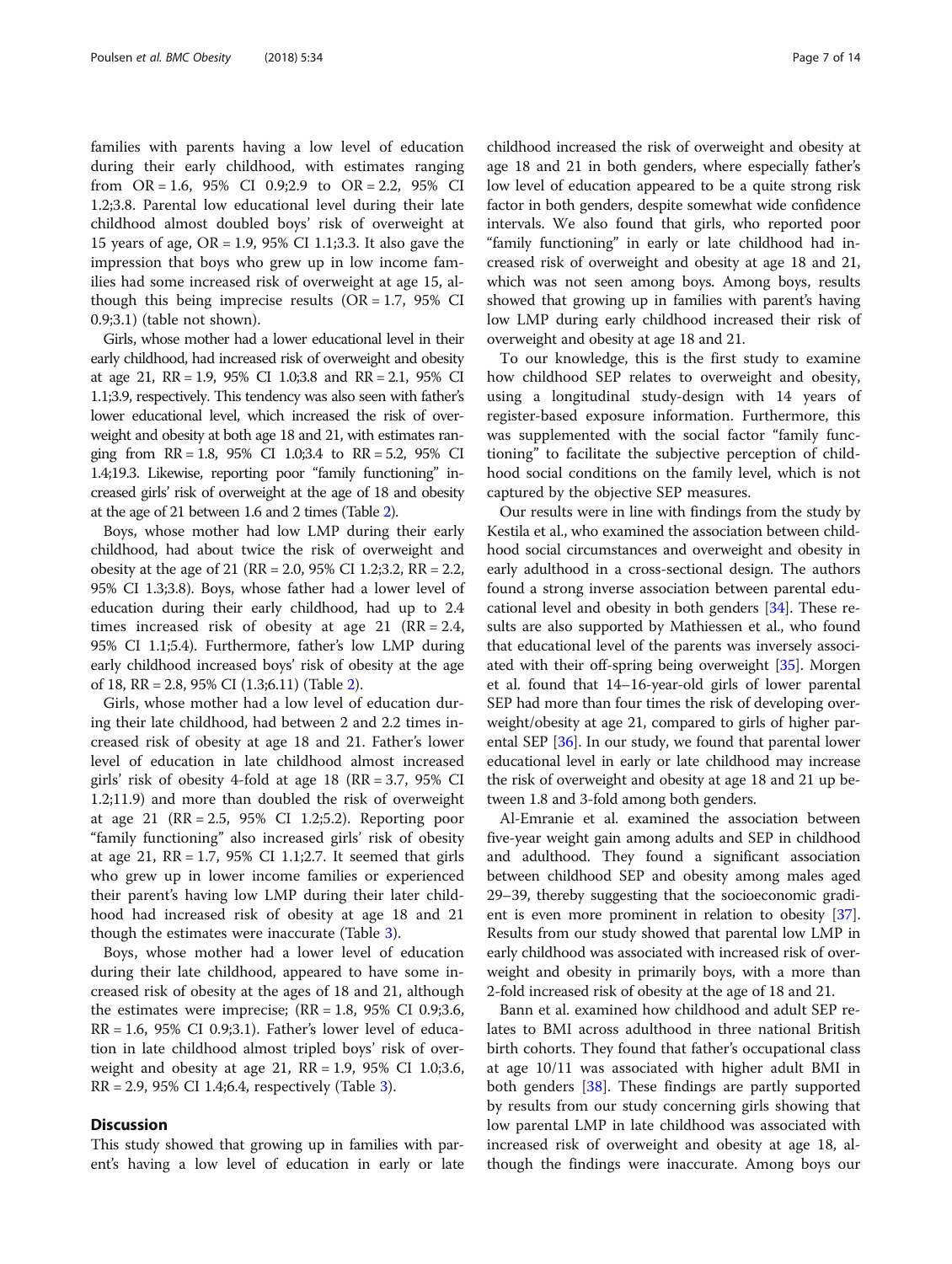<span id="page-7-0"></span>

| א<br>נובע<br>$\overline{ }$<br>)<br>$\sim$ the positive in the $\sim$<br>$\overline{1}$<br>י המונח לביל בין המונח להולד להתמונה להיות המונח לא<br>. AP) ranatal hirbot and innified and in the change of a<br>- 1-1-1-1-2 プリュリー・アニー・ファーリース ユーニ ニューコン ・・リットス アー・・・ |                                                                                                                                         |  |
|-------------------------------------------------------------------------------------------------------------------------------------------------------------------------------------------------------------------------------------------------------------------|-----------------------------------------------------------------------------------------------------------------------------------------|--|
| " Income (Income) Ishour market naticination !!<br> <br> <br> <br> <br> <br> <br> <br> <br> <br>ׇׇ֓֡<br>van イフェリスフェル、フェリスフェル<br>₹<br>$\ddot{\phantom{0}}$<br>5<br>;<br>j<br>$\sim$<br>¢                                                                           | $\mathbf{I}$<br>)<br>こりりょう<br>こくぐく<br>j<br>¢<br>¢<br>Ì<br>١<br>j<br>くこくこ<br>Ļ<br>s<br>C<br>j<br>ī<br>$\sim$ $\sim$ $\sim$ $\sim$ $\sim$ |  |

| Early Childhood                                                                                                                                                                                                                                                                   | Girls                   |                |         |           |                           |                |                   |                       |                |           |                           |               |
|-----------------------------------------------------------------------------------------------------------------------------------------------------------------------------------------------------------------------------------------------------------------------------------|-------------------------|----------------|---------|-----------|---------------------------|----------------|-------------------|-----------------------|----------------|-----------|---------------------------|---------------|
|                                                                                                                                                                                                                                                                                   | $\frac{\infty}{\infty}$ |                |         |           |                           |                | $\overline{\sim}$ |                       |                |           |                           |               |
|                                                                                                                                                                                                                                                                                   | $\subset$               | $\mathbb R$    |         | $\subset$ | ARR <sup>d</sup> (95% CI) |                | $\subset$         | $\mathbb R$           |                | $\subset$ | ARR <sup>d</sup> (95% CI) |               |
|                                                                                                                                                                                                                                                                                   |                         | Overweight     | Obesity |           | Overweight                | Obesity        |                   | Overweight            | Obesity        |           | Overweight                | Obesity       |
| ncome <sup>a</sup>                                                                                                                                                                                                                                                                | 1200                    |                |         | 970       |                           |                | 1060              |                       |                | 864       |                           |               |
| High (ref.grp.)                                                                                                                                                                                                                                                                   |                         |                |         |           |                           |                |                   |                       |                |           |                           |               |
| Medium                                                                                                                                                                                                                                                                            |                         | $\overline{6}$ | LŊ.     |           | .5(0.9,2.6)               | 1.4(0.7;2.9)   |                   | $\tilde{\phantom{a}}$ | $\frac{6}{1}$  |           | 0.7(0.4;1.2)              | 1.4(0.9,2.4)  |
| Low                                                                                                                                                                                                                                                                               |                         | $\tilde{=}$    |         |           | 0.9(0.5;1.9)              | 0.9(0.4, 2.1)  |                   | $\supseteq$           | $\frac{5}{1}$  |           | 0.5(0.3;1.0)              | 1.1(0.6, 1.9) |
| LMP <sup>b</sup> (mother)                                                                                                                                                                                                                                                         | 1239                    |                |         | 970       |                           |                | 1085              |                       |                | 864       |                           |               |
| High score (ref.grp.)                                                                                                                                                                                                                                                             |                         |                |         |           |                           |                |                   |                       |                |           |                           |               |
| Low score                                                                                                                                                                                                                                                                         |                         | $\frac{6}{1}$  | $\sim$  |           | .3(0.8,2.1)               | 1.0 (0.6, 2.0) |                   | $\overline{1}$        | $\tilde{=}$    |           | 1.6(1.0;2.6)              | 2(0.8, 1.8)   |
| LMP <sup>b</sup> (father)                                                                                                                                                                                                                                                         | 1228                    |                |         | 970       |                           |                | 1074              |                       |                | 864       |                           |               |
| High score (ref.grp.)                                                                                                                                                                                                                                                             |                         |                |         |           |                           |                |                   |                       |                |           |                           |               |
| Low score                                                                                                                                                                                                                                                                         |                         | Ŵ.             | Ŋ       |           | 1.4(0.7,2.9)              | 0.8(0.3;2.2)   |                   | $\supseteq$           | $\frac{6}{2}$  |           | 0.7(0.3; 1.5)             | 0.8(0.4, 1.6) |
| Highest edu <sup>e</sup> (mother)1989                                                                                                                                                                                                                                             | 1165                    |                |         | 970       |                           |                | 1034              |                       |                | 864       |                           |               |
| $1 (> 13$ yr) (ref.grp.)                                                                                                                                                                                                                                                          |                         |                |         |           |                           |                |                   |                       |                |           |                           |               |
| $2(10-13 \text{ yr})$                                                                                                                                                                                                                                                             |                         | Ņ              | Ņ       |           | 0.8(0.4, 1.6)             | 0.7(0.3, 1.7)  |                   | $\overline{4}$        | $\tilde{=}$    |           | 0.9(0.5;1.7)              | 1.0(0.5;1.7)  |
| $3 (< 10$ yr)                                                                                                                                                                                                                                                                     |                         | $\overline{0}$ | O,      |           | 1.4(0.7;2.7)              | 1.9(0.8, 4.7)  |                   | 3.2                   | 2.8            |           | 1.9(1.0, 3.8)             | 2.1 (1.1;3.9) |
| Highest edu <sup>e</sup> (father) 1989                                                                                                                                                                                                                                            | 1119                    |                |         | 970       |                           |                | 984               |                       |                | 864       |                           |               |
| $1 (> 13$ yr) (ref.grp.)                                                                                                                                                                                                                                                          |                         |                |         |           |                           |                |                   |                       |                |           |                           |               |
| $2(10-13 \text{ yr})$                                                                                                                                                                                                                                                             |                         | Ņ              | 4       |           | 2.1 (1.0;4.3)             | 4.5 (1.3;15.7) |                   | 23                    | $\overline{0}$ |           | 2.5 (1.2;5.1)             | 1.8(1.0, 3.4) |
| 3 (< 10 yr)                                                                                                                                                                                                                                                                       |                         | $\frac{8}{1}$  | O,      |           | 1.4(0.6;3.2)              | 5.2 (1.4;19.3) |                   | 3.4                   | 2.2            |           | 2.6 (1.2;5.8)             | 1.8(0.9, 3.6) |
| Family func <sup>c</sup>                                                                                                                                                                                                                                                          | 1088                    |                |         | 970       |                           |                | 967               |                       |                | 864       |                           |               |
| Good (ref.grp.)                                                                                                                                                                                                                                                                   |                         |                |         |           |                           |                |                   |                       |                |           |                           |               |
| Poor                                                                                                                                                                                                                                                                              |                         | $\frac{6}{1}$  | Ċ.      |           | 1.6(1.02.7)               | 12(0.6;2.3)    |                   | $\overline{4}$        | 2.0            |           | 1.5(0.9;2.5)              | 2.0(1.3,3.1)  |
| "Yearly household income categorized at 33.3rd and 66.6th percentile Labour market participation dichotomized 20.80 (high score) Family functioning, measured at age 15"Mutual adjusted for other exposure<br>variables, birthweight and split home 1989°Highest educational leve |                         |                |         |           |                           |                |                   |                       |                |           |                           |               |
|                                                                                                                                                                                                                                                                                   |                         |                |         |           |                           |                |                   |                       |                |           |                           |               |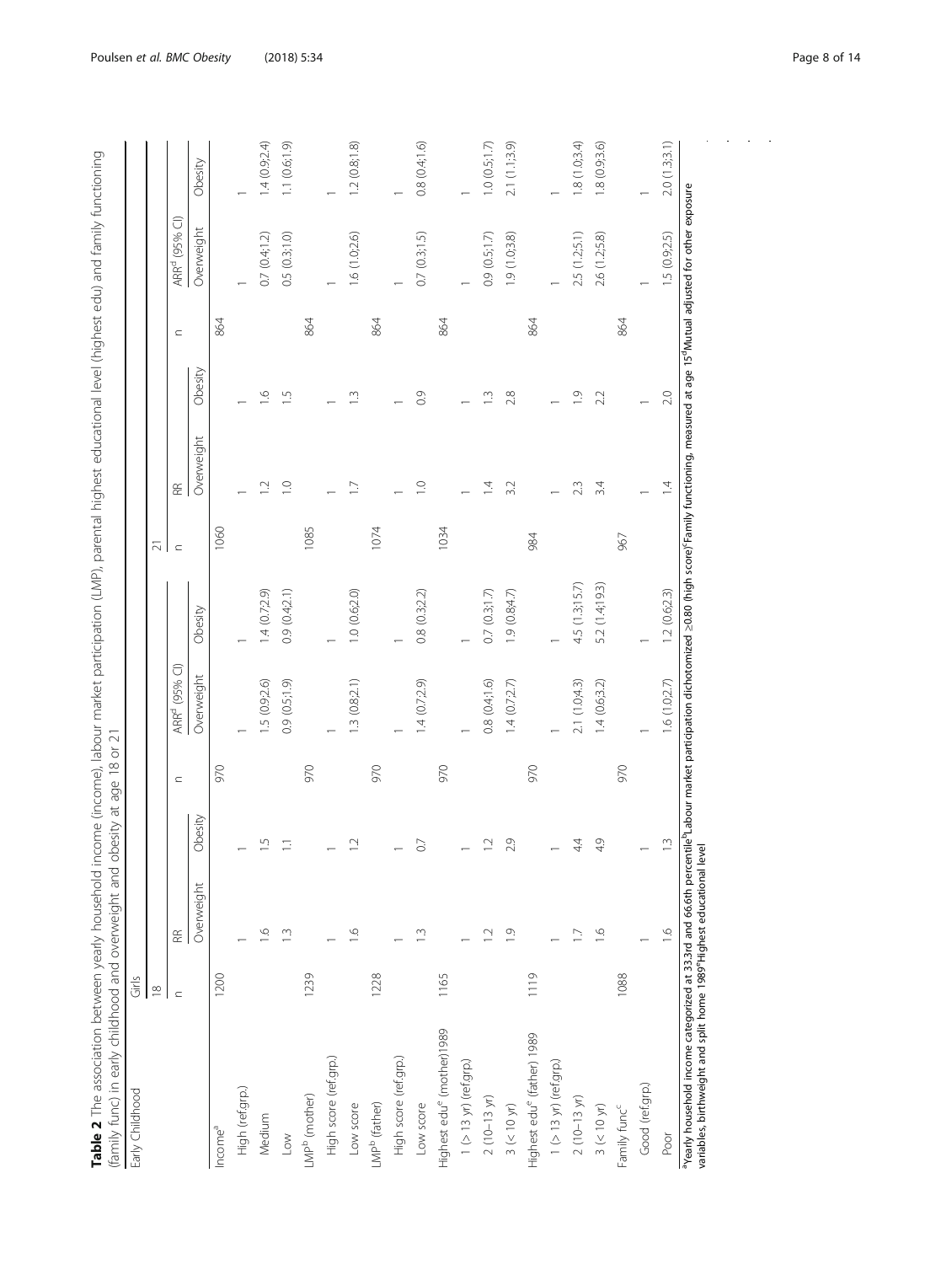| ひところにする ニキュニュー こうりょう こうりょう<br>$\overline{ }$<br>J<br>١<br>じょうりこ<br>$\frac{1}{2}$<br>)<br>5<br>5<br>5<br>$\ddot{\cdot}$<br>i<br>どり リーリー・<br>)<br>)<br>)<br>)<br>)<br> ה#המיה היה ה<br>ļ<br>J                  |                                                                                                                                                                                            |  |
|--------------------------------------------------------------------------------------------------------------------------------------------------------------------------------------------------------------|--------------------------------------------------------------------------------------------------------------------------------------------------------------------------------------------|--|
| incredit linguism in an in our result in the component of the linguism of the component of the compo<br>j<br>į<br>١<br>$\ddot{\phantom{0}}$<br>l<br>$\overline{\phantom{a}}$<br>j<br>j<br>j<br>$\frac{1}{2}$ | ׇ֚֘֝֬<br>()<br>ことこの<br>-<br><<br><<br>J<br>5<br>2<br>2<br>2<br>$\frac{1}{2}$<br>l<br>ׇׇ֠֕֡<br>֦֦֦֚֚֚֚֚֚֚֚֚֬֝֝֝֝֝֝֝֝֝֝֝֝֝֝֝֝<br>֧֪֪֪֪֝֝֝֝֝֝<br>،<br>ہ<br>$\frac{1}{1}$<br>i<br>5)<br>;<br>; |  |

| (All July Jake Jack July John Jack Jack July Liver Autory<br>Early Childhood | Boys                    |                                |                   |           |                           |                |                 |                  |                |           |                           |               |
|------------------------------------------------------------------------------|-------------------------|--------------------------------|-------------------|-----------|---------------------------|----------------|-----------------|------------------|----------------|-----------|---------------------------|---------------|
|                                                                              | $\frac{\infty}{\infty}$ |                                |                   |           |                           |                | $\overline{21}$ |                  |                |           |                           |               |
|                                                                              |                         | $\underset{\text{R}}{\approx}$ |                   | $\subset$ | ARR <sup>d</sup> (95% CI) |                | $\subset$       | Æ                |                | $\subset$ | ARR <sup>d</sup> (95% CI) |               |
|                                                                              |                         | Overweight                     | Obesity           |           | Overweight                | Obesity        |                 | Overweight       | Obesity        |           | Overweight                | Obesity       |
| Income <sup>a</sup>                                                          | 1030                    |                                |                   | 840       |                           |                | 861             |                  |                | 698       |                           |               |
| High (ref.grp.)                                                              |                         |                                |                   |           |                           |                |                 |                  |                |           |                           |               |
| Medium                                                                       |                         | $\frac{8}{2}$                  | $\Xi$             |           | 0.7(0.4, 1.1)             | 1.0 (0.5; 1.9) |                 | $\frac{6}{2}$    | L)             |           | 0.7(0.4, 1.1)             | 1.1(0.6,2.0)  |
| Low                                                                          |                         | Ξ                              | $\frac{8}{18}$    |           | 0.7(0.3, 1.4)             | 1.2(0.6;2.4)   |                 | $\frac{8}{2}$    | $\frac{8}{1}$  |           | 0.5(0.3;1.0)              | 0.9(0.5, 1.9) |
| LMP <sup>b</sup> (mother)                                                    | 1066                    |                                |                   | 840       |                           |                | 883             |                  |                | 698       |                           |               |
| High score (ref.grp.)                                                        |                         |                                |                   |           |                           |                |                 |                  |                |           |                           |               |
| Low score                                                                    |                         | $\Xi$                          | 1.5               |           | 1.1(0.6;2.0)              | 3(0.7;2.3)     |                 | $\leq$           | 23             |           | 2.0(1.2,3.2)              | 2.2(1.3;3.8)  |
| LMP <sup>b</sup> (father)                                                    | 1062                    |                                |                   | 840       |                           |                | 881             |                  |                | 698       |                           |               |
| High score (ref.grp.)                                                        |                         |                                |                   |           |                           |                |                 |                  |                |           |                           |               |
| Low score                                                                    |                         | $\overline{4}$                 | 2.0               |           | 1.1(0.4, 2.8)             | 2.8 (1.3;6.1)  |                 | $\overline{0}$ . | $\overline{4}$ |           | 0.7(0.3;2.1)              | 1.6(0.74.1)   |
| Highest edu <sup>e</sup> (mother)1989                                        | 1001                    |                                |                   | 840       |                           |                | 841             |                  |                | 698       |                           |               |
| $1$ (> 13 yr) (ref.grp.)                                                     |                         |                                |                   |           |                           |                |                 |                  |                |           |                           |               |
| $2(10-13 \text{ yr})$                                                        |                         | 츠                              | $\overline{1}$ .0 |           | 1.4(0.7;2.5)              | 0.8(0.4, 1.6)  |                 | œ                | نى             |           | 1.7(1.0;3.0)              | 0.7(0.4, 1.4) |
| $3 < 10$ yr)                                                                 |                         | S.                             | 2.4               |           | 1.4(0.7;2.8)              | 1.5(0.7;3.2)   |                 | $\overline{1}$   | 24             |           | 1.4 (0.7;2.7)             | 1.3(0.7,2.6)  |
| Highest edu <sup>e</sup> (father) 1989                                       | 965                     |                                |                   | 840       |                           |                | 801             |                  |                | 698       |                           |               |
| $1$ (> 13 yr) (ref.grp.)                                                     |                         |                                |                   |           |                           |                |                 |                  |                |           |                           |               |
| $2(10-13 \text{ yr})$                                                        |                         | $\overline{12}$                | $\overline{1}$ .  |           | 1.1(0.6;1.9)              | 1.0 (0.5, 2.0) |                 | L,               | 22             |           | .6(0.9, 2.8)              | (0.9, 0.0)    |
| $3 (< 10$ yr)                                                                |                         | $\tilde{=}$                    | $\overline{21}$   |           | 1.1(0.5;2.2)              | 1.6(0.8;3.5)   |                 | œ                | 3.0            |           | 1.8(0.9, 3.4)             | 2.4(1.1,5.4)  |
| Family func <sup>c</sup>                                                     | 932                     |                                |                   | 840       |                           |                | 773             |                  |                | 698       |                           |               |
| Good (ref.grp.)                                                              |                         |                                |                   |           |                           |                |                 |                  |                |           |                           |               |
| Poor                                                                         |                         | Ξ                              | 0.6               |           | 1.1(0.6; 1.9)             | 0.5(0.3;1.0)   |                 | $\supseteq$      | $\overline{O}$ |           | 0.9(0.5; 1.5)             | 0.5(0.3, 1.0) |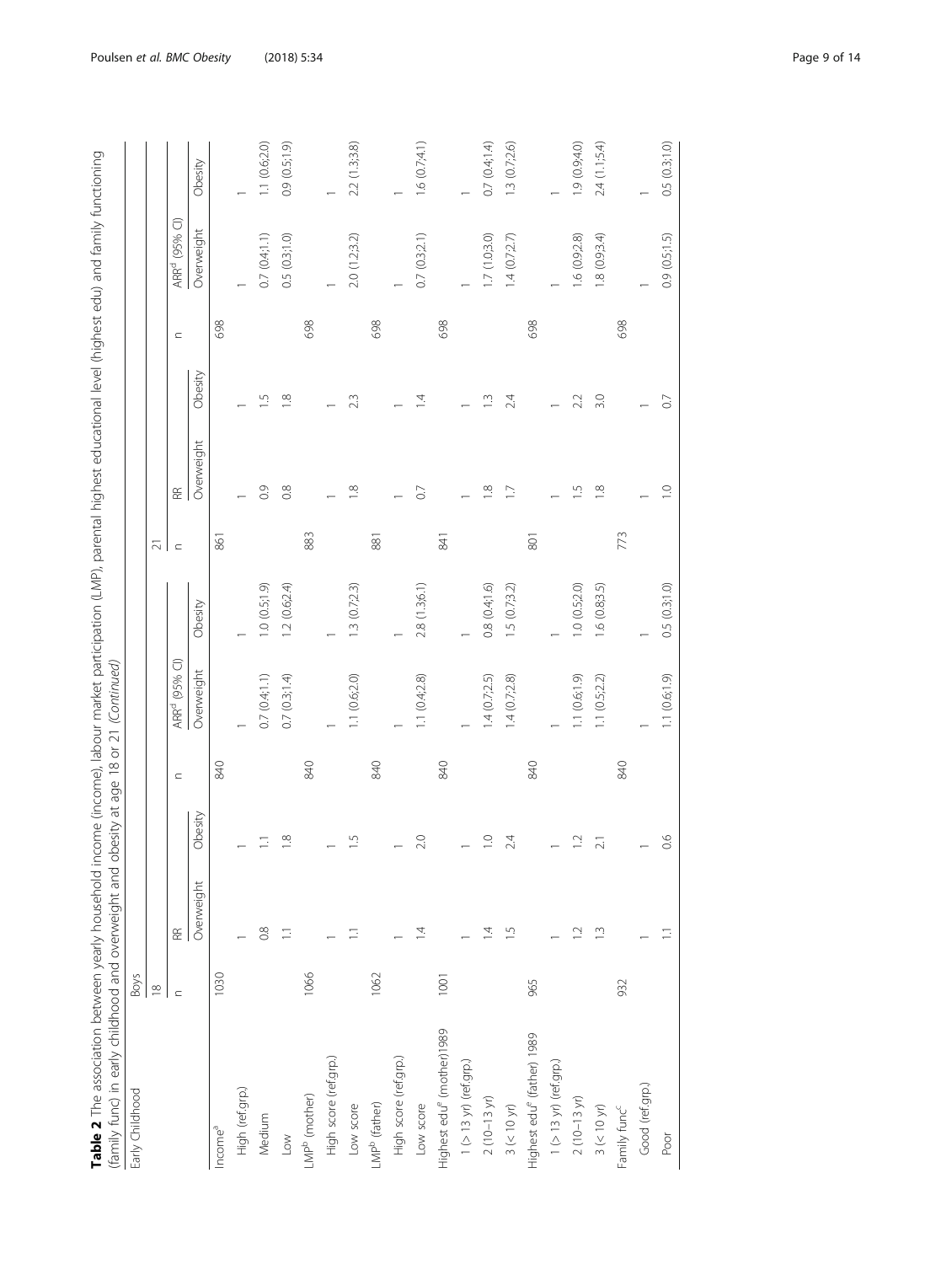<span id="page-9-0"></span>

| $-1$<br>ī<br>$\frac{1}{2}$<br>Ś<br>j<br>j<br>$\frac{1}{2}$<br>֦֦֦֦֦֦֦֦֦֦֧֦֧֦֧֦֧֦֧֦֦֦֧֦֧֦֧֦֧֦֧֦֧֦֧֦֧֧֦֧֦֧֩֩֩֩֩֩֩֩֩֓֝֘֝֘֝֘֝֝֘֝֘֝֘֝֝֝֬֝֓֞֝֞֝֘֜֜<br>֧֧֧֧֧֧֧֧֧֧֧֦֧֧֧֦֧֦֧֧֛֚֝֘֘֜֘֜֘֜֜<br>J<br>)<br>)<br> <br>$-129 - 219 - 219 - 219$<br>$\frac{5}{1}$<br>j<br>j<br>h c + c   c   c   c + c + c c  <br>5)<br>)<br>-<br>$\frac{5}{1}$<br>١ |                                                                                                                                                       |
|-------------------------------------------------------------------------------------------------------------------------------------------------------------------------------------------------------------------------------------------------------------------------------------------------------------------------------------|-------------------------------------------------------------------------------------------------------------------------------------------------------|
| j<br>$\ddot{\bm{\zeta}}$<br>Í<br>$\vdots$<br>$\frac{1}{2}$<br>こうしょくしょく もくさんしょう<br>$\ddot{\phantom{a}}$                                                                                                                                                                                                                              |                                                                                                                                                       |
| I parantal labou<br>j<br>ĺ.<br>undid income (income<br>Ī<br>$\overline{\phantom{a}}$<br><u>יי</u><br>$\frac{5}{1}$<br>ha Tha sccoriation botwoor<br>)<br>;<br>;<br>$\frac{1}{2}$<br> <br> <br> <br> <br> <br>                                                                                                                       | $\overline{a}$<br>d<br>م 2017 م.<br>+<br>Ì.<br>Ξ<br>くていにも<br>יכל<br>$\overline{\phantom{a}}$<br>i<br>j<br>ミクごろ てりってりり<br>5<br>:<br>;<br>;<br>) ;<br>J |

| $\overline{C}$<br>$\frac{1}{\tau}$<br>ARR <sup>†</sup> (95% CI)<br>Overweight<br>1.3(0.8,2.1)<br>1.0 (0.5, 2.0)<br>1.8(0.9,3.4)<br>0.6(0.4, 1.2)<br>1.1 (0.6;2.0)<br>1.5(0.7;3.2)<br>1.3(0.7, 2.3)<br>2.1 (1.1/4.0)<br>2.5 (1.2;5.2)<br>$\overline{\mathbf{r}}$<br>$\overline{C}$<br>862<br>862<br>862<br>862<br>862<br>862<br>$\subset$<br>Obesity<br>2.0<br>$\circ$<br>2.8<br>Ο.<br>$\frac{\infty}{\infty}$<br>4.<br>L.<br>2.2<br>Ņ<br>Overweight<br>$\frac{6}{1}$<br>2.9<br>2.0<br>$\frac{8}{2}$<br>$\frac{5}{1}$<br>$\frac{6}{1}$<br>$\overline{4}$<br>Æ<br>Ξ<br>$\overline{31}$<br>1076<br>1076<br>1026<br>1072<br>1057<br>967<br>$\overline{2}1$<br>$\subset$<br>3.7(1.2,11.9)<br>2.0 (0.8;5.1)<br>2.1 (0.9;5.0)<br>2.0 (0.7;5.9)<br>1.1 (0.5;2.4)<br>2.2 (0.9;5.2)<br>3.1(1.0, 9.3)<br>1.6(0.8,3.2)<br>1.0(0.5;2.0)<br>Obesity<br>$\frac{1}{\tau}$<br>믿<br>ARR <sup>F</sup> (95% CI)<br>Overweight<br>0.8(0.4, 1.4)<br>5(0.9;2.5)<br>0.7(0.3;1.5)<br>1.6(0.9, 2.8)<br>.3(0.6;2.8)<br>.2(0.7;2.2)<br>.8(0.9,3.5)<br>.5(0.8, 2.8)<br>1.1(0.5, 2.4)<br>£,<br>믿<br>970<br>972<br>972<br>972<br>972<br>972<br>$\subset$<br>Obesity<br>4.6<br>œ<br>œ<br>49<br>ξ.<br>m<br>ŋ<br>3.3<br>$\tilde{=}$<br>Overweight<br>$\frac{\infty}{\infty}$<br>$\frac{6}{1}$<br>$\overline{9}$<br>4<br>LN.<br>Æ<br>1228<br>1213<br>1225<br>1088<br>1222<br>$\frac{171}{2}$<br>$\frac{8}{1}$<br>$\subset$<br>Highest edu <sup>d</sup> (mother) 2003<br>Highest edu <sup>d</sup> (father) 2003<br>High score (ref.grp.)<br>High score (ref.grp.)<br>$1 (> 13$ yr) (ref.grp.)<br>$1$ (> 13 yr) (ref.grp.)<br>Good (ref.grp.)<br>High (ref.grp.)<br>LMP <sup>b</sup> (mother)<br>$2(10-13 \text{ yr})$<br>$2(10-13 \text{ yr})$<br>Low score<br>LMP <sup>b</sup> (father)<br>$3 ( < 10 \text{ yr})$<br>Low score<br>Family Func <sup>c</sup><br>$3 (< 10$ yr)<br>Medium<br>Income <sup>a</sup><br>Low<br>Poor | Late Childhood | Girls |  |  |  |  |  |               |
|------------------------------------------------------------------------------------------------------------------------------------------------------------------------------------------------------------------------------------------------------------------------------------------------------------------------------------------------------------------------------------------------------------------------------------------------------------------------------------------------------------------------------------------------------------------------------------------------------------------------------------------------------------------------------------------------------------------------------------------------------------------------------------------------------------------------------------------------------------------------------------------------------------------------------------------------------------------------------------------------------------------------------------------------------------------------------------------------------------------------------------------------------------------------------------------------------------------------------------------------------------------------------------------------------------------------------------------------------------------------------------------------------------------------------------------------------------------------------------------------------------------------------------------------------------------------------------------------------------------------------------------------------------------------------------------------------------------------------------------------------------------------------------------------------------------------------------------------------------------------------------------|----------------|-------|--|--|--|--|--|---------------|
|                                                                                                                                                                                                                                                                                                                                                                                                                                                                                                                                                                                                                                                                                                                                                                                                                                                                                                                                                                                                                                                                                                                                                                                                                                                                                                                                                                                                                                                                                                                                                                                                                                                                                                                                                                                                                                                                                          |                |       |  |  |  |  |  |               |
|                                                                                                                                                                                                                                                                                                                                                                                                                                                                                                                                                                                                                                                                                                                                                                                                                                                                                                                                                                                                                                                                                                                                                                                                                                                                                                                                                                                                                                                                                                                                                                                                                                                                                                                                                                                                                                                                                          |                |       |  |  |  |  |  |               |
|                                                                                                                                                                                                                                                                                                                                                                                                                                                                                                                                                                                                                                                                                                                                                                                                                                                                                                                                                                                                                                                                                                                                                                                                                                                                                                                                                                                                                                                                                                                                                                                                                                                                                                                                                                                                                                                                                          |                |       |  |  |  |  |  | Obesity       |
|                                                                                                                                                                                                                                                                                                                                                                                                                                                                                                                                                                                                                                                                                                                                                                                                                                                                                                                                                                                                                                                                                                                                                                                                                                                                                                                                                                                                                                                                                                                                                                                                                                                                                                                                                                                                                                                                                          |                |       |  |  |  |  |  |               |
|                                                                                                                                                                                                                                                                                                                                                                                                                                                                                                                                                                                                                                                                                                                                                                                                                                                                                                                                                                                                                                                                                                                                                                                                                                                                                                                                                                                                                                                                                                                                                                                                                                                                                                                                                                                                                                                                                          |                |       |  |  |  |  |  |               |
|                                                                                                                                                                                                                                                                                                                                                                                                                                                                                                                                                                                                                                                                                                                                                                                                                                                                                                                                                                                                                                                                                                                                                                                                                                                                                                                                                                                                                                                                                                                                                                                                                                                                                                                                                                                                                                                                                          |                |       |  |  |  |  |  | 1.3(0.7;2.3)  |
|                                                                                                                                                                                                                                                                                                                                                                                                                                                                                                                                                                                                                                                                                                                                                                                                                                                                                                                                                                                                                                                                                                                                                                                                                                                                                                                                                                                                                                                                                                                                                                                                                                                                                                                                                                                                                                                                                          |                |       |  |  |  |  |  | 1.8(0.93.5)   |
|                                                                                                                                                                                                                                                                                                                                                                                                                                                                                                                                                                                                                                                                                                                                                                                                                                                                                                                                                                                                                                                                                                                                                                                                                                                                                                                                                                                                                                                                                                                                                                                                                                                                                                                                                                                                                                                                                          |                |       |  |  |  |  |  |               |
|                                                                                                                                                                                                                                                                                                                                                                                                                                                                                                                                                                                                                                                                                                                                                                                                                                                                                                                                                                                                                                                                                                                                                                                                                                                                                                                                                                                                                                                                                                                                                                                                                                                                                                                                                                                                                                                                                          |                |       |  |  |  |  |  |               |
|                                                                                                                                                                                                                                                                                                                                                                                                                                                                                                                                                                                                                                                                                                                                                                                                                                                                                                                                                                                                                                                                                                                                                                                                                                                                                                                                                                                                                                                                                                                                                                                                                                                                                                                                                                                                                                                                                          |                |       |  |  |  |  |  | 1.3(0.8,2.1)  |
|                                                                                                                                                                                                                                                                                                                                                                                                                                                                                                                                                                                                                                                                                                                                                                                                                                                                                                                                                                                                                                                                                                                                                                                                                                                                                                                                                                                                                                                                                                                                                                                                                                                                                                                                                                                                                                                                                          |                |       |  |  |  |  |  |               |
|                                                                                                                                                                                                                                                                                                                                                                                                                                                                                                                                                                                                                                                                                                                                                                                                                                                                                                                                                                                                                                                                                                                                                                                                                                                                                                                                                                                                                                                                                                                                                                                                                                                                                                                                                                                                                                                                                          |                |       |  |  |  |  |  |               |
|                                                                                                                                                                                                                                                                                                                                                                                                                                                                                                                                                                                                                                                                                                                                                                                                                                                                                                                                                                                                                                                                                                                                                                                                                                                                                                                                                                                                                                                                                                                                                                                                                                                                                                                                                                                                                                                                                          |                |       |  |  |  |  |  | 1.6(0.8,3.1)  |
|                                                                                                                                                                                                                                                                                                                                                                                                                                                                                                                                                                                                                                                                                                                                                                                                                                                                                                                                                                                                                                                                                                                                                                                                                                                                                                                                                                                                                                                                                                                                                                                                                                                                                                                                                                                                                                                                                          |                |       |  |  |  |  |  |               |
|                                                                                                                                                                                                                                                                                                                                                                                                                                                                                                                                                                                                                                                                                                                                                                                                                                                                                                                                                                                                                                                                                                                                                                                                                                                                                                                                                                                                                                                                                                                                                                                                                                                                                                                                                                                                                                                                                          |                |       |  |  |  |  |  |               |
|                                                                                                                                                                                                                                                                                                                                                                                                                                                                                                                                                                                                                                                                                                                                                                                                                                                                                                                                                                                                                                                                                                                                                                                                                                                                                                                                                                                                                                                                                                                                                                                                                                                                                                                                                                                                                                                                                          |                |       |  |  |  |  |  | 1.4(0.8,2.3)  |
|                                                                                                                                                                                                                                                                                                                                                                                                                                                                                                                                                                                                                                                                                                                                                                                                                                                                                                                                                                                                                                                                                                                                                                                                                                                                                                                                                                                                                                                                                                                                                                                                                                                                                                                                                                                                                                                                                          |                |       |  |  |  |  |  | 2.0 (1.1,3.7) |
|                                                                                                                                                                                                                                                                                                                                                                                                                                                                                                                                                                                                                                                                                                                                                                                                                                                                                                                                                                                                                                                                                                                                                                                                                                                                                                                                                                                                                                                                                                                                                                                                                                                                                                                                                                                                                                                                                          |                |       |  |  |  |  |  |               |
|                                                                                                                                                                                                                                                                                                                                                                                                                                                                                                                                                                                                                                                                                                                                                                                                                                                                                                                                                                                                                                                                                                                                                                                                                                                                                                                                                                                                                                                                                                                                                                                                                                                                                                                                                                                                                                                                                          |                |       |  |  |  |  |  |               |
|                                                                                                                                                                                                                                                                                                                                                                                                                                                                                                                                                                                                                                                                                                                                                                                                                                                                                                                                                                                                                                                                                                                                                                                                                                                                                                                                                                                                                                                                                                                                                                                                                                                                                                                                                                                                                                                                                          |                |       |  |  |  |  |  | 1.4(0.8,2.4)  |
|                                                                                                                                                                                                                                                                                                                                                                                                                                                                                                                                                                                                                                                                                                                                                                                                                                                                                                                                                                                                                                                                                                                                                                                                                                                                                                                                                                                                                                                                                                                                                                                                                                                                                                                                                                                                                                                                                          |                |       |  |  |  |  |  | 1.5(0.8,2.9)  |
|                                                                                                                                                                                                                                                                                                                                                                                                                                                                                                                                                                                                                                                                                                                                                                                                                                                                                                                                                                                                                                                                                                                                                                                                                                                                                                                                                                                                                                                                                                                                                                                                                                                                                                                                                                                                                                                                                          |                |       |  |  |  |  |  |               |
|                                                                                                                                                                                                                                                                                                                                                                                                                                                                                                                                                                                                                                                                                                                                                                                                                                                                                                                                                                                                                                                                                                                                                                                                                                                                                                                                                                                                                                                                                                                                                                                                                                                                                                                                                                                                                                                                                          |                |       |  |  |  |  |  |               |
|                                                                                                                                                                                                                                                                                                                                                                                                                                                                                                                                                                                                                                                                                                                                                                                                                                                                                                                                                                                                                                                                                                                                                                                                                                                                                                                                                                                                                                                                                                                                                                                                                                                                                                                                                                                                                                                                                          |                |       |  |  |  |  |  | 1.7(1.1;2.7)  |

 $\ddot{\phantom{a}}$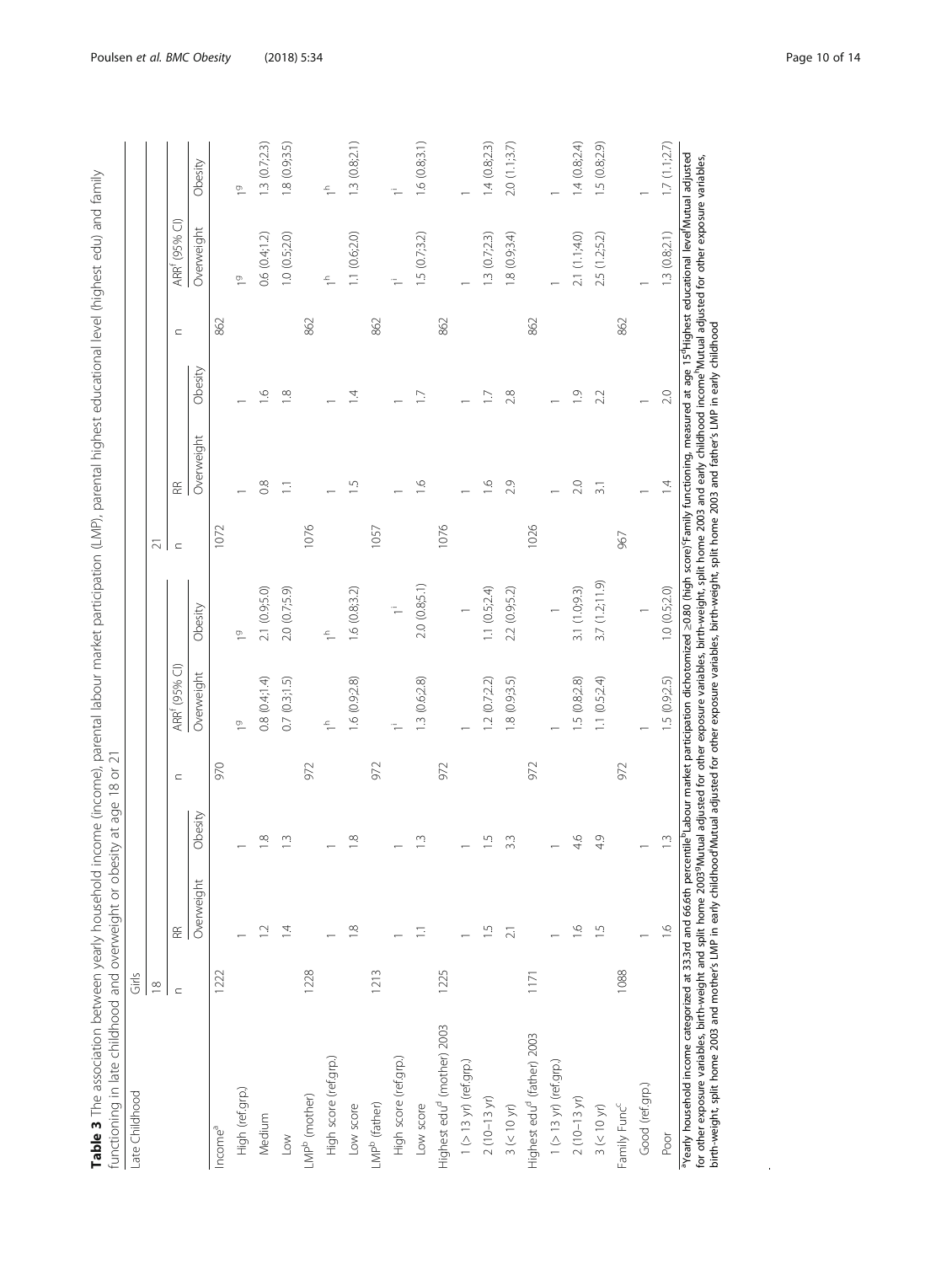| i<br>i<br>j<br>١<br>١<br>C  C  C<br>$\frac{1}{2}$<br>֦֦֦֦֦֦֦֦֦֧֦֧֦֧֦֧֦ׅ֧֦֧֦֧֦֧֦֧֦֧֦֧ׅ֧֧ׅ֧֦֧֩֘֩֩֩֩֩֩֓֝֘֝֘֝֘֝֘֝֝֘֝֘֝֝֝֬֝֬֝֓֝֓֜֓֝֜֓֝֬֜֜<br>֧֧֧֪֪֧֪֧֧֛֛֛֛֛֛֛֛֛֪֚֚֝֝֘֝֝֘֜֜֜֜֝<br>J<br>֖֦֦֦֖֪֪֪֦֪֧֪֪֦֧֪֪֧֧֪֪֪֪֪֪֪֪֪֪֪֪֪֪֪֪֪֪֚֚֚֚֚֚֚֚֚֚֚֚֚֬֝֝֝֬֝֝֝֝֝֝֝֝֝֓֝֝֬֝֓֝֬֝֓֝֬֓֝֓֝֬֝֬֝֓֝֬֝֓֝֬<br>$-1 - 1$<br>j<br>j<br>$\begin{array}{c} 0.1 \ 0.1 \ 0.1 \end{array}$<br>$\frac{1}{2}$<br>$\sim$ ADM $\sim$<br>$\frac{1}{2}$<br>きょうこうしょう オクソイク<br>$-2$<br>.<br>.<br>.<br>.<br>j<br>י<br>ג<br>ג<br>$\frac{1}{1}$<br>susanolo income<br>ニシュニン シニン<br>J<br>המותחת ול<br>.<br>$\frac{1}{2}$ | with the section of and a continue of the section of the section of the section of $\sim$<br>$\frac{1}{2}$<br>こうりつ<br>くこうこう てらってり<br>)<br>J<br>$\frac{1}{2}$ |
|------------------------------------------------------------------------------------------------------------------------------------------------------------------------------------------------------------------------------------------------------------------------------------------------------------------------------------------------------------------------------------------------------------------------------------------------------------------------------------------------------------------------------------------------------------------------|--------------------------------------------------------------------------------------------------------------------------------------------------------------|
| :CONNECTION CONNECTION                                                                                                                                                                                                                                                                                                                                                                                                                                                                                                                                                 | 47:14, c+c  c: c c:c c:t c : +                                                                                                                               |
| )<br>5                                                                                                                                                                                                                                                                                                                                                                                                                                                                                                                                                                 | ラシリンコ                                                                                                                                                        |
| )<br>)<br>)<br>)<br>)                                                                                                                                                                                                                                                                                                                                                                                                                                                                                                                                                  | ֦֧֦֦֧֦֦֧֦֧ׅ֖֖֖ׅ֖ׅׅׅ֖ׅ֖ׅ֖ׅ֧ׅׅ֖֖ׅׅ֧ׅׅ֖ׅ֖֧֪ׅ֖֧֚֚֚֚֚֚֚֚֚֝֝֬֝֬֝֬֝֬֝֬֝֬֝֝֓֝֬֝֬֝֝֬֝֬֝֝                                                                              |
| =<br>}<br>}<br>}                                                                                                                                                                                                                                                                                                                                                                                                                                                                                                                                                       | )                                                                                                                                                            |

| Late Childhood                         | <b>Boys</b> |                                |                |           |                           |               |                |                |                |           |                           |                  |
|----------------------------------------|-------------|--------------------------------|----------------|-----------|---------------------------|---------------|----------------|----------------|----------------|-----------|---------------------------|------------------|
|                                        | $\approx$   |                                |                |           |                           |               | $\overline{z}$ |                |                |           |                           |                  |
|                                        | $\subset$   | $\underset{\text{R}}{\approx}$ |                | $\subset$ | ARR <sup>F</sup> (95% CI) |               | $\subset$      | Æ              |                | $\subset$ | ARR <sup>F</sup> (95% CI) |                  |
|                                        |             | Overweight                     | Obesity        |           | Overweight                | Obesity       |                | Overweight     | Obesity        |           | Overweight                | Obesity          |
| Income <sup>a</sup>                    | 1053        |                                |                | 837       |                           |               | 876            |                |                | 697       |                           |                  |
| High (ref.grp.)                        |             |                                |                |           | $\overline{C}$            | 믿             |                |                |                |           | 믿                         | $\frac{1}{2}$    |
| Medium                                 |             | 0.8                            | 4.             |           | 0.9(0.5;1.6)              | 1.5(0.7;3.0)  |                | $\frac{8}{2}$  | Ņ              |           | 0.8(0.4, 1.3)             | 0.8(0.4, 1.5)    |
| Low                                    |             | Ξ                              | $\circ$        |           | 0.9(0.4;2.0)              | 1.3(0.5;3.3)  |                | 66             | $\overline{4}$ |           | 0.6(0.3, 1.4)             | 1.0(0.42.2)      |
| LMP <sup>b</sup> (mother)              | 1059        |                                |                | 838       |                           |               | 879            |                |                | 698       |                           |                  |
| High score (ref.grp.)                  |             |                                |                |           | $\frac{1}{\sqrt{2}}$      | Ļ             |                |                |                |           | ÷,                        | $\frac{1}{\tau}$ |
| Low score                              |             | Ξ                              | Ņ              |           | 1.1 (0.6; 2.1)            | 0.6(0.3, 1.3) |                | $\overline{0}$ | Ξ              |           | 1.1(0.62.0)               | 0.9(0.5, 1.8)    |
| LMP <sup>b</sup> (father)              | 1049        |                                |                | 838       |                           |               | 868            |                |                | 698       |                           |                  |
| High score (ref.grp.)                  |             |                                |                |           |                           |               |                |                |                |           |                           |                  |
| Low score                              |             | $\overline{0}$ .               | $\circ$        |           | 0.6(0.2:1.9)              | 1.0(0.42.8)   |                | $\overline{O}$ | $\overline{0}$ |           | $(0.0, 0.0)$ 1.0          | 0.7(0.3,2.2)     |
| Highest edu <sup>d</sup> (mother) 2003 | 1048        |                                |                | 838       |                           |               | 876            |                |                | 698       |                           |                  |
| $1 (> 13$ yr) (ref.grp.)               |             |                                |                |           |                           |               |                |                |                |           |                           |                  |
| $2(10-13 \text{ yr})$                  |             | $\frac{3}{2}$                  | $\overline{0}$ |           | 1.3(0.8, 2.2)             | 0.9(0.5, 1.6) |                | $\overline{9}$ | $\frac{5}{1}$  |           | 1.6(1.0;2.7)              | 1.0(0.6;1.8)     |
| $3\ (< 10$ yr)                         |             | $\Box$                         | 23             |           | 0.9(0.4, 1.8)             | 1.8(0.93.6)   |                | $\overline{1}$ | 2.2            |           | 1.6(0.93.0)               | 1.6(0.9,3.1)     |
| Highest edu <sup>d</sup> (father) 2003 | 1025        |                                |                | 838       |                           |               | 847            |                |                | 698       |                           |                  |
| $1$ (> 13 yr) (ref.grp.)               |             |                                |                |           |                           |               |                |                |                |           |                           |                  |
| $2(10-13 \text{ yr})$                  |             | Ξ                              | $\bigcirc$     |           | 1.2(0.7;2.2)              | 0.9(0.4, 1.7) |                | $\overline{4}$ | 23             |           | 1.5(0.92.6)               | 2.5(1.3,5.0)     |
| $3\ (\leqslant 10\ \rm{yr})$           |             | Ξ                              | ⊵              |           | 1.2(0.6;2.4)              | 1.3 (0.6;2.8) |                | $\frac{8}{1}$  | 3.2            |           | 1.9(1.03.6)               | 2.9 (1.4,6.4)    |
| Family Func <sup>c</sup>               | 932         |                                |                | 838       |                           |               | 773            |                |                | 698       |                           |                  |
| Good (ref.grp.)                        |             |                                |                |           |                           |               |                |                |                |           |                           |                  |
| Poor                                   |             | Ξ                              | 0.6            |           | 1.1 (0.6, 1.9)            | 0.5(0.3;1.1)  |                | $\supseteq$    | $\overline{O}$ |           | 1.1 (0.71.8)              | 0.6(0.3;1.2)     |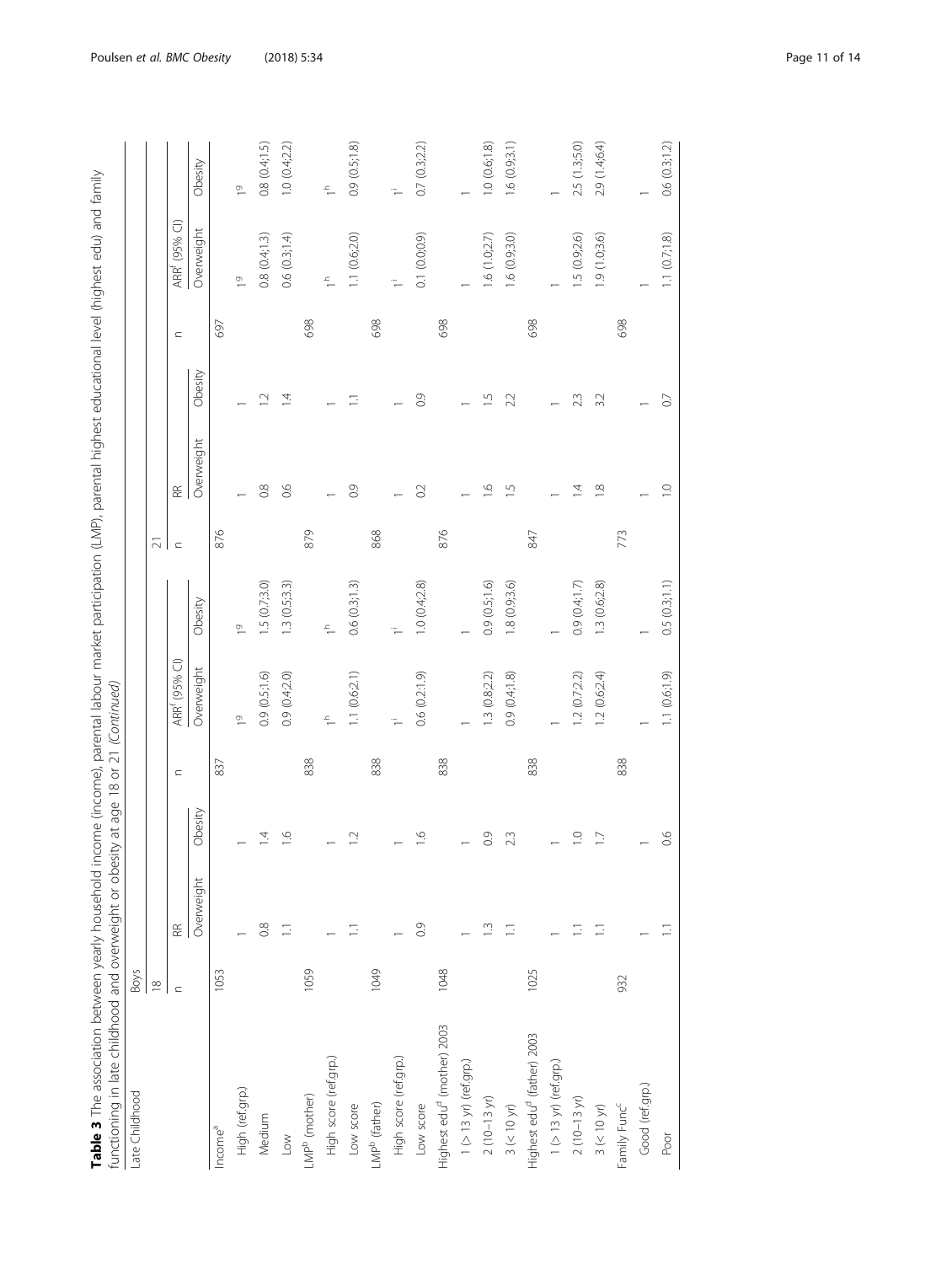results indicated that parental LMP in late childhood may be less important for boys' risk of later overweight and obesity.

Overall, our findings indicate that childhood low SEP at the family level is associated with increased risk of overweight and obesity in adolescence and early adulthood. As mentioned in the background, a recent theory suggests that obesity may be a healthy active response to a future lack of energy caused by the sense of e.g. social insecurity in the family [\[8\]](#page-13-0). This could be a plausible explanation for a possible pathway between low childhood SEP and the development of obesity in a well-fare society with easy accessibility to rich calories-dense food. We did not find strong associations between low household income in childhood and later overweight/obesity, which may be due to this population living in a well-fare society, where a family may have a reasonable living despite a rather low income. However, we saw a tendency towards an increased risk of obesity at age 18 and 21 among girls, who grew up in low income families in late childhood, when the associations were adjusted for the early childhood income indicating that the timing of this exposure may be relevant among girls, but not boys.

Parental lower educational level(s) during early and late childhood were quite consistent risk factors for overweight and obesity in both genders in this youth cohort. Parental low LMP in early childhood was primarily a risk factor for boys, and for girls there was a tendency in late childhood to influence girls' future risk of overweight and obesity. Parental lower educational level and parental low LMP may negatively affect the psychosocial security experienced in families due to e.g. job insecurity, living in poorer residential area and perhaps also an unhealthy life style, which may affect the children. Due to role modeling, children reflect themselves in their parents, so when boys experience their father having low LMP during early childhood, this may increase boys' feeling of perceived social insecurity in daily life, which may be translated into psychological processes with possible future biological consequences [[8](#page-13-0)]. Lower educated parent's and parent's with low LMP are perhaps also more likely to pass on poorer eating habits to the children [[39](#page-13-0)], which combined with increasing sedentary behavior and risk behavior may tract into adolescence and adulthood and thereby also contribute to an enhanced risk of overweight and obesity.

A recent review conducted primarily on cross sectional studies concluded, that poor "family functioning" was associated with increased risk of overweight and obesity among children and adolescent aged 3–17 [\[15\]](#page-13-0). We observed gender differences in our study, where reporting poor "family functioning" at age 15 was a risk factor for overweight and obesity in adolescence and early adulthood in girls, but not among boys. Perhaps weight-gaining in boys during adolescence and early adulthood are less affected by how the nearest family function, compared to girls due to e.g. different coping strategies or life styles [[40](#page-13-0)].

This cohort study had several strengths. The initial study response rate was 78%, which somewhat declined at the latter rounds. The study covered up to 21 years of follow up and used register-based information to define most of the exposure variables, which resulted in few missing values. The exposure variable "family functioning" was applied to uncover the child's experiences of the social conditions in the family during childhood. By adding the subjective perspective in terms of this social factor, we emphasize the importance of this influence on the physical health of young people.

The prospective design is suitable to observe potential changes over time and we consider this to be an appropriate way of studying this kind of associations. Also, applying register-based exposure variables diminishes the risk of differential information bias on these variables.

Participating in surveys may be prone to selection bias; that is if non-participation is associated with both exposures and outcomes. In this cohort, we found non-participants to be significantly different from participants with respect to the exposure variables, however, we do not have any information on height and weight from the non-participants, so it is not possible to disentangle whether any selection was differential. Non-participation and drop-outs in the same cohort was examined in a previous study by Winding et al. and results showed that neither non-participation nor drop-outs influenced significantly on the size of the measured associations [\[19\]](#page-13-0).

The main limitation of the study was that the outcome was based on self-reported height and weight and consequently prone to misclassification. Participants, who are overweight, are probably more likely to underestimate their weight  $[41]$ , which may be most pronounced in girls [[42](#page-13-0)]. This increases the risk of underestimating the associations between the exposures and the outcome and hence bias towards the null-hypothesis. We believe that due to the study design the risk of differential misclassification of the outcome was small. We applied the self-reported variable "family functioning" along with the outcome reported from the baseline questionnaire at age 15 and we are aware that these findings are cross-sectional and cannot tell us anything about causality.

We decided to imply the additional cut-offs for obesity from the Global database on BMI due to a relatively low prevalence of obese participants in this cohort according to conventional World Health Organization-guidelines. We believe that applying the additional cut-off seems reasonable in this young healthy population.

All the associations in the study were mutually adjusted for the other exposure variables, but these adjustments did not alter the results much. We did not find strong correlations between e.g. household income and highest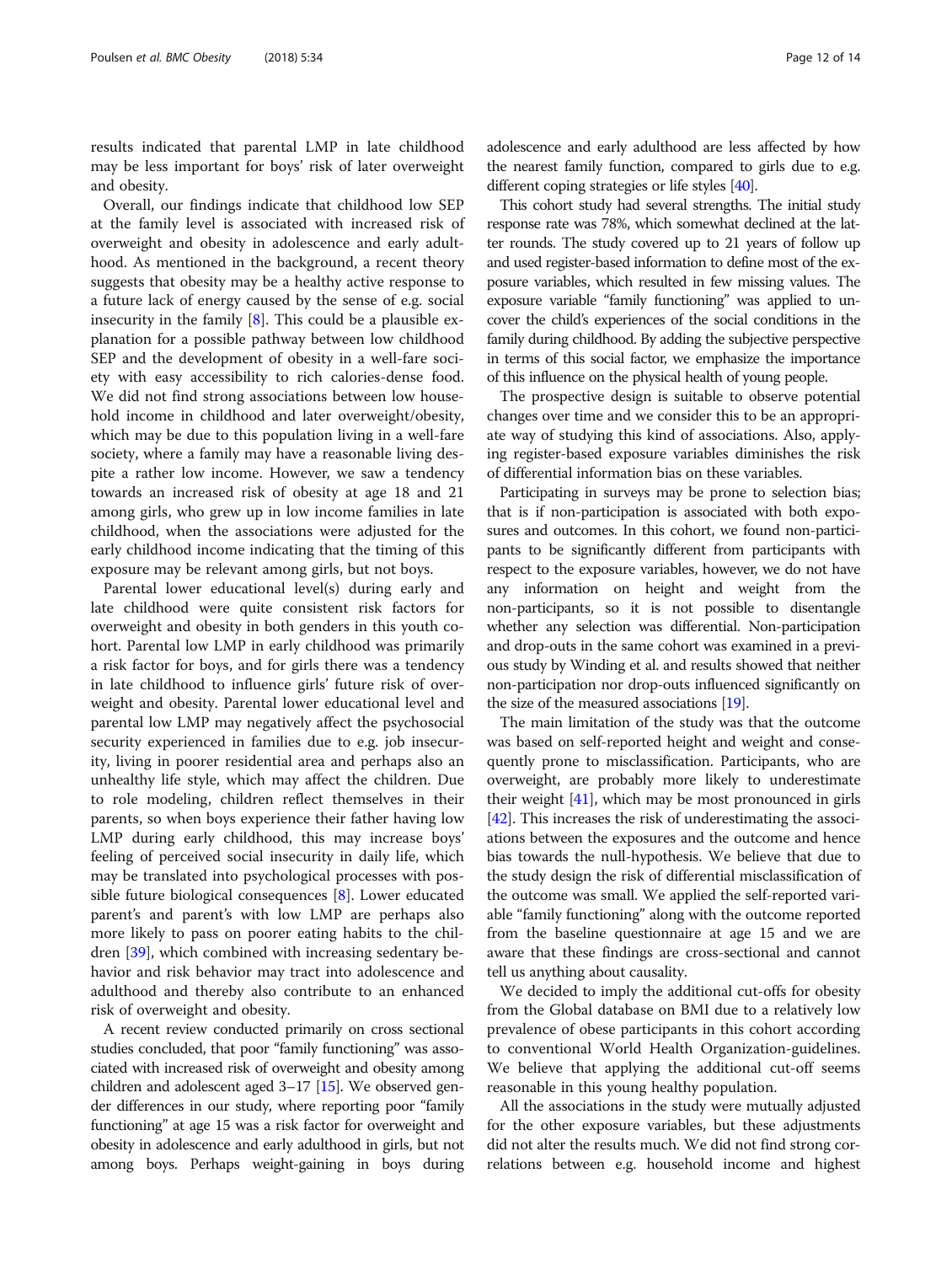<span id="page-12-0"></span>educational level in this study. This may be explained by the fact that household income in Denmark not necessarily reflects a person's level of education. An unskilled worker in a factory often earns a rather high salary compared to e.g. health care workers with a short or medium long education. For the early childhood adjustment's we applied split home 1989, however we repeated the analyses with split home 1991 instead, because the first couple of years after the birth of a child may be a difficult time for the parents' relationship and one could suspect that more families may split up during these years. Applying split home 1991 did not change the estimates.

A previous examination of the study setting concluded that the participants of this youth cohort are comparable to young people in other parts of Denmark [\[43\]](#page-13-0). Therefore, the results of this study may be transferred to young people with similar environmental and social conditions to this Danish cohort, when taking the above-mentioned limitations into account.

## Conclusion

In this study, we found that parental lower educational level during childhood was associated with an increased risk of overweight and obesity in adolescence and early adulthood in both genders. Father's lower educational levels during early or late childhood were the strongest risk factors for overweight and obesity at age 18 and 21 with as much as fivefold increased risks.

Parental low LMP during early childhood was a risk factor for overweight and obesity at age 18 and 21 in primarily boys, where reporting poor "family functioning" was a risk factor for overweight and obesity in girls only. The timing of SEP in childhood appears to be gender-specific according to some of the parental socioeconomic exposure variables; girls seems to be primarily influenced by the later childhood lower income and parent's low LMP, where it appeared to be parent's low LMP in the earlier part of the childhood which may influence boys' risk of future overweight and obesity the most. The results should, however, be interpreted with caution due to imprecise estimates with wide confidence intervals.

Lower SEP in childhood is associated with overweight and obesity in adolescence and early adulthood in Denmark despite this being a well-fare society, where rules and regulations aim to reduce inequality. Further research is required to disentangle some of the underlying mechanisms and to be able to target relevant support to prevent overweight and obesity related to childhood conditions.

## Additional file

[Additional file 1:](https://doi.org/10.1186/s40608-018-0210-8) Table S1. Spearman's rank correlation matrix of exposure variables in early (0–8 years) and late childhood (9–14 years). (DOCX 30 kb)

## Abbreviations

ARR: Adjusted Relative Risks; BMI: Body Mass Index; CI: Confidence interval; CPR: Civil Registration Number; E.g.: Exempli gratia; LMP: Labour market participation; SEP: Socioeconomic position; Yr: Year

## Funding

Municipality of Herning and Central Denmark Region Health Science Research Fund.

The funding bodies had no role in the design of the study, analysis, interpretation of data or in writing the manuscript.

## Availability of data and materials

The data that support the findings of this study are available from Statistics Denmark but restrictions apply to the availability of these data, which were used under license for the current study, and so are not publicly available. Data are however available from the authors upon reasonable request and with permission of Statistics Denmark.

#### Authors' contributions

PHP designed the study and performed the analyses and wrote the main paper. KB helped in designing the study and analyzing data. TNW helped in designing the study and analyzing data. EAN helped in designing the study and analyzing data. JHA initiated the study and helped in designing the study and analyzing data. All authors interpreted the results and their implications and commented on the manuscripts at all stages. All authors read and approved the final manuscript.

## Ethics approval and consent to participate

The study was carried out according to the Declaration of Helsinki. According to Danish law, approval by the Ethics Committee and written informed consent was not required in questionnaire-based and register-based projects. Additional information is available at The National Committee on Health Research Ethics' webpage in the "Act on Research Ethics Review of Health Research Projects" § 14,2. Available from <http://www.nvk.dk/english/act-on-research>. Use of the data was carried out under the same conditions and with the same purpose as when originally collected and based on approval from the Danish Data Protection Agency and their rules of data protection.

## Consent for publication

Not applicable.

## Competing interests

The authors declare that they have no competing interests.

## Publisher's Note

Springer Nature remains neutral with regard to jurisdictional claims in published maps and institutional affiliations.

#### Author details

<sup>1</sup> Danish Ramazzini Centre, Department of Occupational Medicine, University Research Clinic, Regional Hospital West Jutland, Gl. Landevej 61, 7400 Herning, Denmark.<sup>2</sup>Institute of Clinical Research, Department of Obstetrics & Gynecology, Odense University Hospital, University of Southern Denmark, Odense, Denmark.

## Received: 26 April 2018 Accepted: 23 August 2018 Published online: 03 December 2018

## References

- 1. [[http://www.who.int/en/news-room/fact-sheets/detail/obesity-and](http://www.who.int/en/news-room/fact-sheets/detail/obesity-and-overweight)[overweight](http://www.who.int/en/news-room/fact-sheets/detail/obesity-and-overweight)]. Accessed 12 Mar 2018.
- 2. Schmidt Morgen C, Rokholm B, Sjoberg Brixval C, Schou Andersen C, Geisler Andersen L, Rasmussen M, Nybo Andersen AM, Due P, Sorensen TI. Trends in prevalence of overweight and obesity in Danish infants, children and adolescents--are we still on a plateau? PLoS One. 2013;8(7):e69860.
- 3. Rosendahl Jensen HA, Davidsen M, Ekholm O, Christensen AI: The Danish National Health Profile 2017. 2018.
- 4. Hall KD, Sacks G, Chandramohan D, Chow CC, Wang YC, Gortmaker SL, Swinburn BA. Quantification of the effect of energy imbalance on bodyweight. Lancet. 2011;378(9793):826–37.